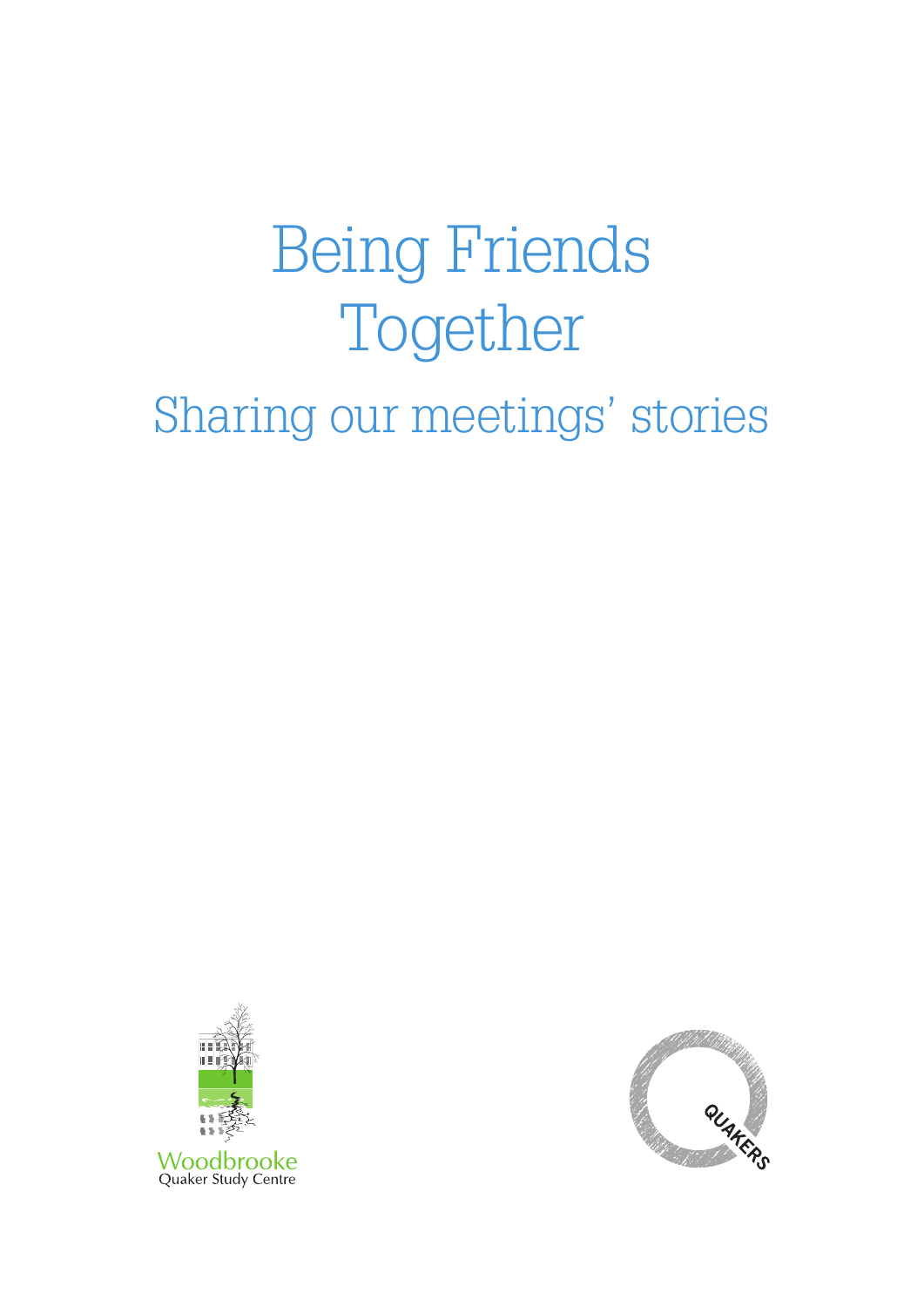Published in April 2014 by Quaker Life

Quaker Life, Friends House, 173 Euston Road, London NW1 2BJ. © The Religious Society of Friends (Quakers) in Britain.

Photos:

Page 9: Mike Pinches 2009. Page 17: Mike Pinches 2009. Page 19: Mike Pinches 2012. Page 21: Mike Pinches 2012. Page 23: Mike Pinches 2009. Page 27: Mike Pinches 2009. Page 30: Mike Pinches 2009. Page 33: Mike Pinches 2011.

Cover: A selection of photos from the report. Design and typesetting by Gabrielle Scott Printed by X

www.quaker.org.uk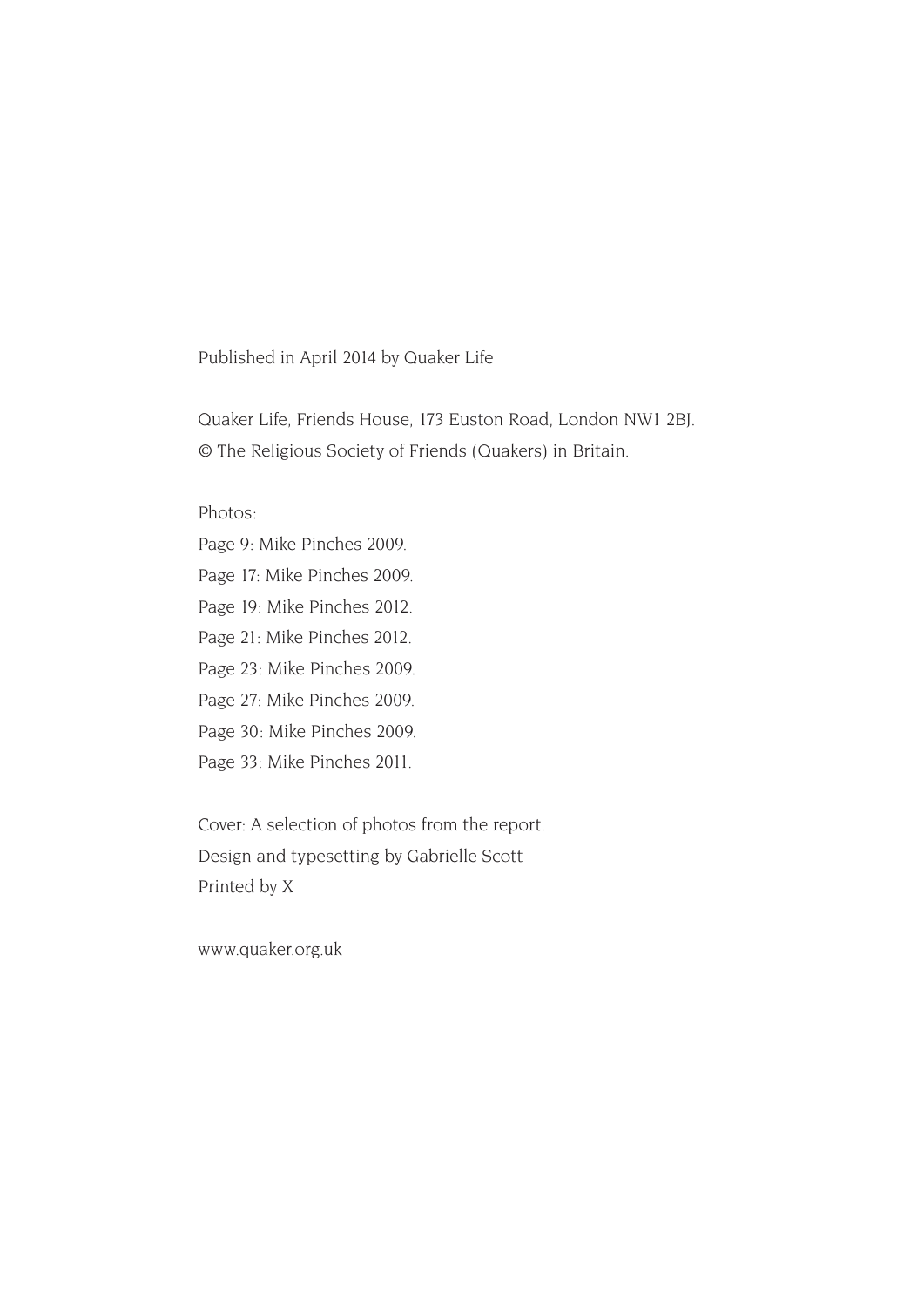### Background

Over recent years, an increasing number of Friends and meetings have recognised the importance of the link between the shared life of our meeting, our outreach and engagement with the wider world and our own individual, inner life. Enriching and enlivening one will in turn give life, vitality and purpose to the others; they each feed and are nourished by one another.

There are things that Friends and meetings do that deepen and strengthen their life together: practices, experiences and aspects of their shared life that help them to grow both individually and as communities. At the same time, the life of every meeting has challenges and experiences times of conflict and difficulty.

The work of both Quaker Life and Woodbrooke Quaker Study Centre is to offer support, resource and encouragement to meetings, responding to their needs and listening to their experiences. As part of a process of creating a new learning resource called 'Being Friends Together', a group of staff from Woodbrooke and Quaker Life and Friends from the Quaker Life Network initiated a series of visits to meetings around the country, simply in order to hear their stories.

The visits took the form of an open, facilitated conversation, built around three questions. These were:

- $*$  'What has been the story or journey of this meeting that has brought you to the place where you are now?'
- $\cdot$  'What nourishes the life of the meeting?'
- $\cdot$  'How does the meeting connect with the wider world?'

Each meeting was led by two facilitators, both of whom shared training for and understanding of the project and the process. One facilitator had particular responsibility for guiding the conversation, while the other took notes. These notes were then related back to the meeting for comment, addition and confirmation. Whilst it was made clear that the notes would not be sent back to the meeting as a written report, meetings were assured that nothing would be added beyond what they had heard and agreed. All we were seeking was a sense of the life of meetings today and to try to discern what common themes or experiences might emerge; from these, we would be better able to shape the resources and support we offer.

We selected meetings that represented a broad cross-section of the Society in England, Scotland and Wales in terms of geography, size, setting and history. We were careful not to make pre-judgements about the life or liveliness of meetings, nor to have any fixed idea of what we might find or what would emerge as being significant or important in a meeting's journey or experience. The project was intended as an opportunity for meetings to tell their own story, in a way that was meaningful and truthful for them. There was encouragement for everyone to share what seemed important to them There were no right or wrong answers; it was fine to have widely differing interpretations of an event or experience; particular stories would not be identified as having come from particular meetings.

The sessions themselves were fruitful, worshipful and enlightening experiences for the facilitators and for the meetings. On the part of the meetings there was an appreciation of the opportunity to tell their story to each other and to find their own place in it. On the part of the facilitators there was a sense of privilege at being able to hear such rich, often deeply personal and frequently uplifting stories.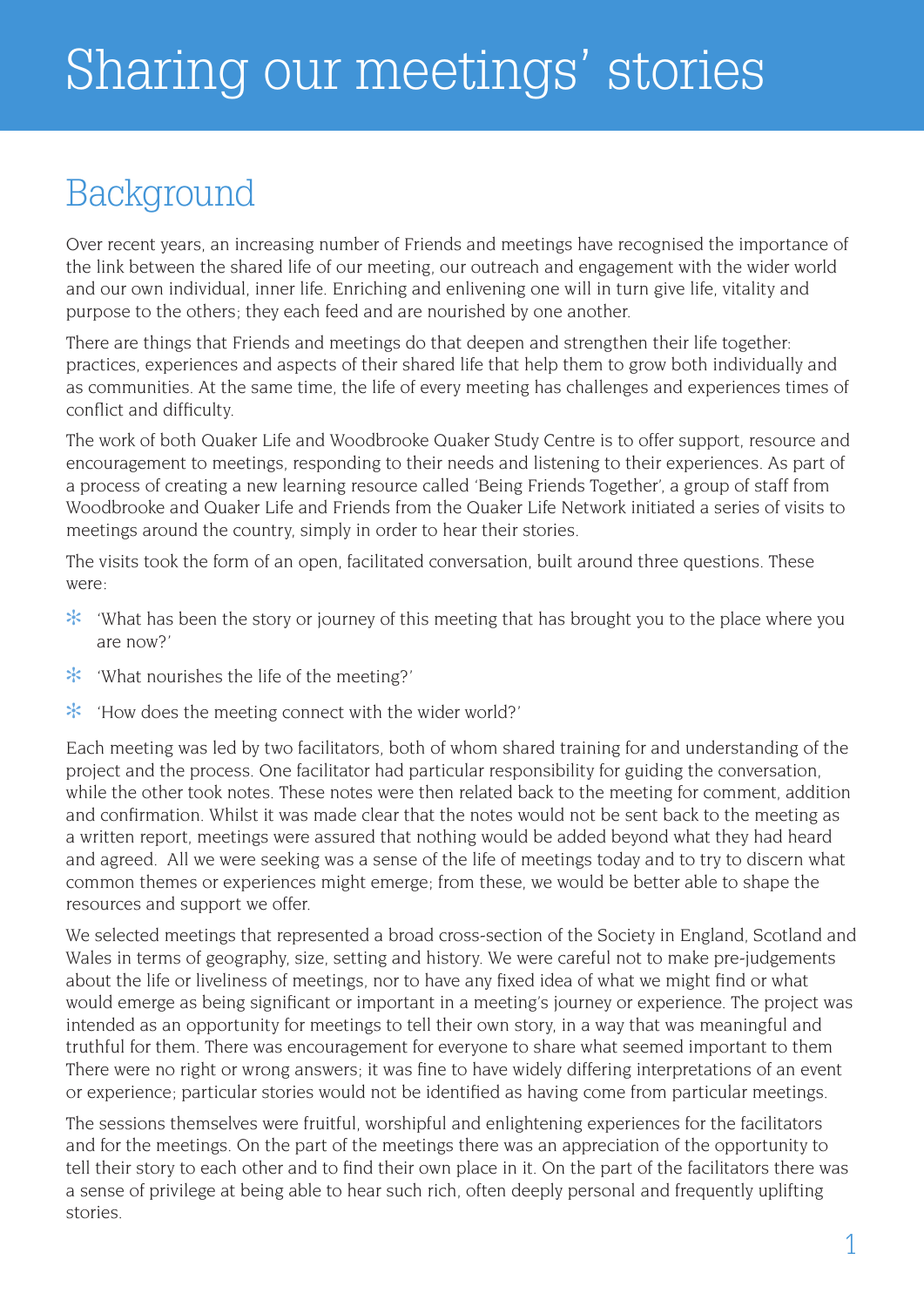The stories reflected experiences of warmth and welcome, of spiritual enrichment, of transforming relationships and of coming home. They also touched on conflict, disappointment, the demands of leadership and the struggles and delights of living together as richly diverse communities united by common purpose. Personal, individual stories were told as well as stories of shared life and shared journeys.

It was clear from the stories told and from the reactions of meetings to both the process and its purpose, that there was a real valuing of both the support and encouragement received from Friends House and Woodbrooke and of the sense that the experience and insights of Friends and meetings significantly shaped and informed the work done on their behalf.

Once a meeting report was completed and agreed by both facilitators, it was returned to Quaker Life; we compiled these and sent them to Kathy Chandler, a member of Lancashire Central and North AM, with a background in nursing, education and community development. She undertook the task of distilling and analysing the reports, identifying common themes and exceptions, evidencing them and commenting on particular aspects.

Her report, below, now forms a substantial part of the background for the creation of a new resource being developed by Woodbrooke Quaker Study Centre and Quaker Life, to offer support, nourishment and encouragement to meetings. It also offers a window into the life of meetings in Britain Yearly Meeting today.

Her report identifies a number of themes, some of which are common to all meetings, others which are particular or significant for a smaller number of meetings. Reflecting on those themes, it is possible to see certain elements of these stories that can be seen as practices which emerge as helpful and enriching in the life of meetings. The importance of some of these practices was sometimes recognised by their absence, either now or in the past, and that absence was keenly felt.

Many meetings acknowledged their struggles and shortcomings.

Nine main practices emerged (see pages 3–5).

In all the meetings we spoke to, strengths and weaknesses were talked about, things that went well and things with which meetings struggled and every meeting felt themselves to be a mixture of all. The experience of coming together to share their story was something that meetings found to be both challenging and rewarding and provides a rich insight into the life of meetings today.

#### Alistair Fuller

Head of Outreach Development, Quaker Life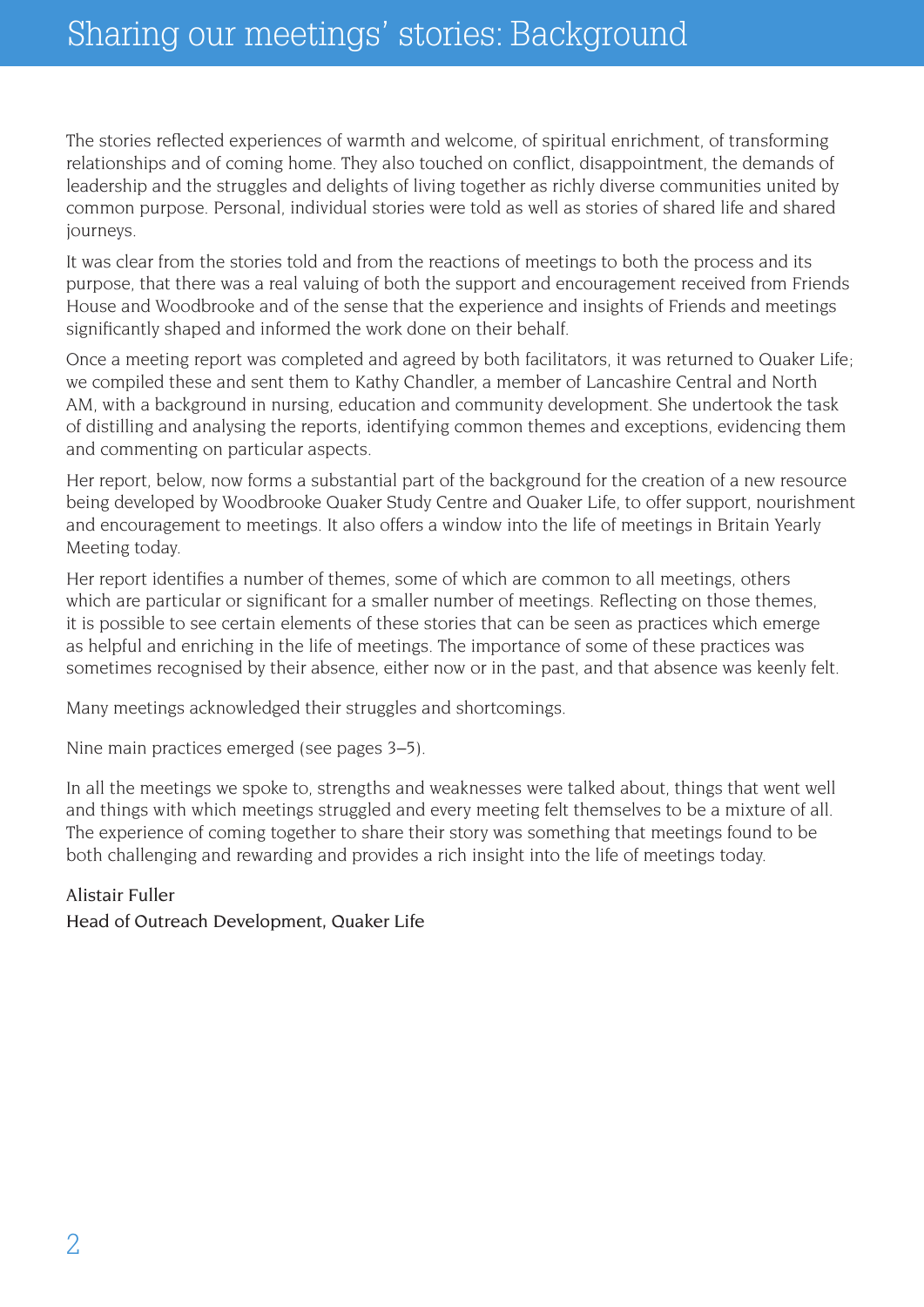### Sharing our meetings' stories: Background



#### 1. The centrality of worship in the life of meetings

The importance of deep and centred worship was acknowledged by all meetings as essential in nourishing the life and witness of individual Friends and uniting meetings that were often very diverse in terms of insight, experience and outlook. It was seen as both the root and the fruit of a well-gathered, healthy meeting. It was also recognised as crucial to the healing and growth of meetings that had experienced difficulty and division.

2. Creating opportunities to share spiritual experiences and to learn more about spiritual practice, in particular experiences of living out our Quaker faith in the world

Study groups, discussion, visiting speakers and a range of other activities and opportunities were talked about as being a vital part of enriching and enlivening a meeting. In many cases, the content of the discussion was less important than the experience of listening to and learning from each other and the opportunity to share one's own spiritual practice and experience. As much as an opportunity for learning (though this was important) often the deepest value of these events and the conversations they enabled was the sense of knowing and understanding one another more deeply 'in the things that are eternal'. They also helped Friends and attenders to feel more confident and better equipped to share their Quaker faith with others.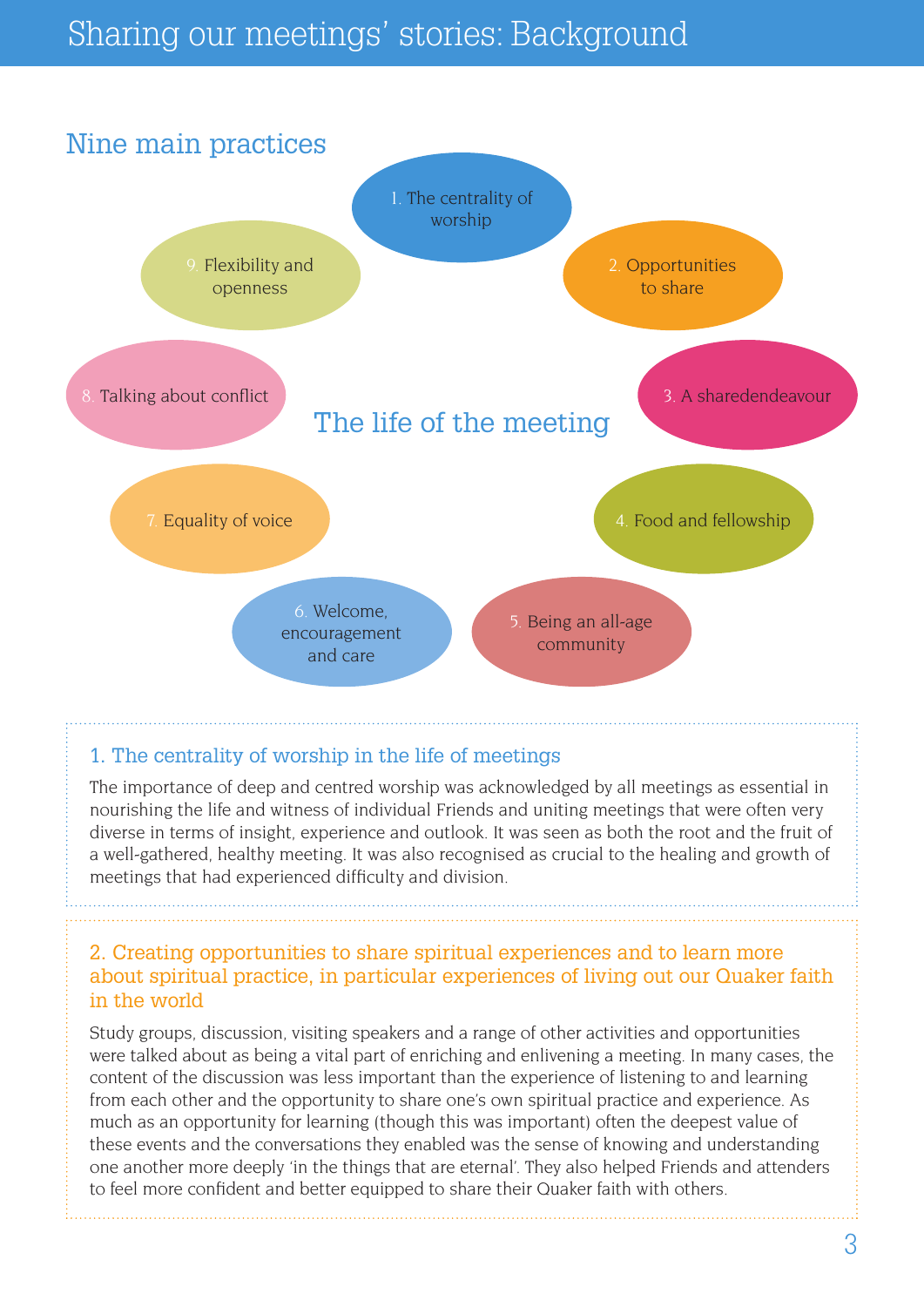#### 3. Being engaged together in a shared endeavour

Whether it was the development of the meeting house (which was also sometimes remembered as a cause for conflict), organising an outreach event or undertaking a public act of witness, working together on a project, sharing responsibility and facing challenges, difficulties and successes, was felt to have galvanised and enlivened meetings. It provided a sense of focus and purpose and frequently opened up unforeseen opportunities.

#### 4. Food and fellowship and the importance of celebrating the life of the meeting

Arranging shared lunches, ceilidhs, parties and social events was clearly a source of enjoyment and enrichment for Friends and meetings. Frequently it gave newcomers an opportunity to get to know others in the meeting and to make a contribution themselves. It gave a sense of shared life being something joyful, loving and life-enhancing and created a richer and deeper sense of community and belonging. This in itself deepened and enriched the worshipping and witnessing life of the meeting.

#### 5. Being an all-age community

The presence of children and young people in a meeting was felt to be crucial. Meetings where children were not present felt their absence and those where children were present recognised how much they brought to the life of the meeting. Even where children were not present, many meetings gave time and attention to making sure they were ready to receive children – and families - when they came. Some meetings worked hard to include children in the shaping of their life, in their worship and decision making and having a lively children's meeting was clearly a source of encouragement and delight.

#### 6. Welcome, encouragement and care

The quality of welcome and encouragement and being helped to feel part of the meeting was given as the reason many Friends had moved from the initial point of enquiry to becoming involved and committed members and attenders. Whilst a personal contact or a desire for community was often cited as the reason for coming in the first place, welcome and warmth were the reason people stayed. This was expressed in the negative, too, and experiences of indifference and lack of welcome were acknowledged as a cause of hurt and deep disappointment. Welcome was often a sign of a particular quality of relationship; a sense of the value of each individual and an attention to pastoral and spiritual nurture and care.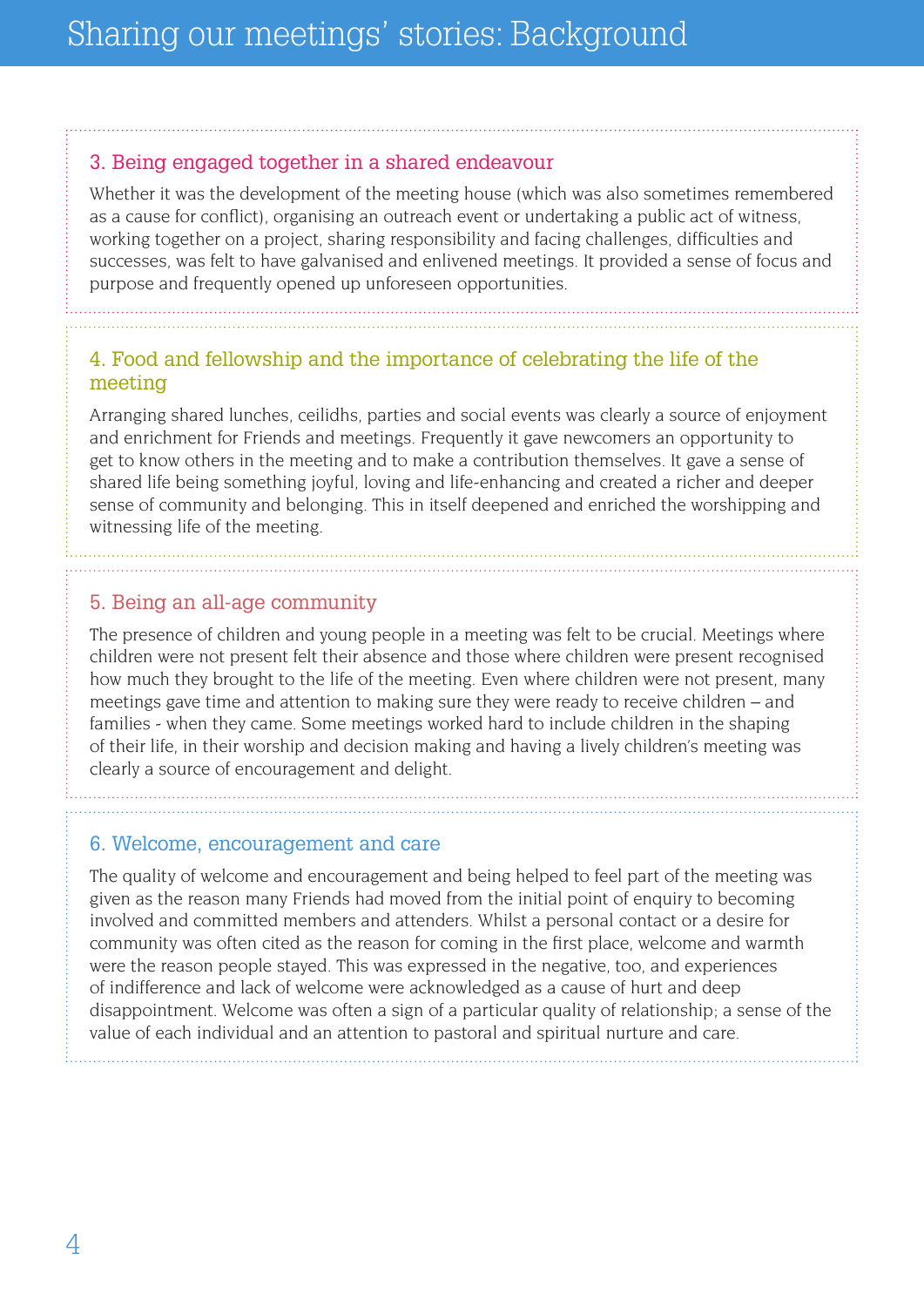#### 7. Equality of voice and a sharing of responsibility

The quality of relationship demonstrated through welcome and pastoral care was often a reflection of the life of a meeting which worked together coherently and with a sense of mutual support and responsibility. The experience of established Friends was valued and the fresh insights of newer attenders were heard and received. This was not always the case and, even in meetings where this now happened, memories of hurt and division were still keenly felt. Great value was placed on the rich diversity of experience and spiritual insight within each meeting; it was understood to be both a source of strength and challenge and something central to being a Quaker meeting.

#### 8. A willingness to talk about conflict and to acknowledge mistakes made

Conflict is very often part of the life of a meeting, either past or present, and dealing with this formed a significant part of many of the stories shared. The sources of conflict described were often to do with coping with change but they might also be centred around a particularly difficult set of relationships that would then be played out at a time when making difficult decisions was called for. In most cases, the conflict itself was understood as symptomatic of something already going on. Many meetings acknowledged these experiences and none claimed to have dealt with them without making mistakes or lasting hurt being caused. What was appreciated was the ability to talk about these conflicts; acknowledging that they had happened, being honest about mistakes and trying to learn from this was understood to be positive, healthy and necessary.

#### 9. An element of flexibility and openness in trying new things and exploring new possibilities

A number of meetings spoke of the value of exploring new possibilities, of being open to opportunities and of a willingness to try new things. This might be about ways of making Quakerism more visible and available to others, witnessing effectively in the wider world or about the shape, structure and support of the life of the meeting. An element of risk and occasional failure was acknowledged as well as the importance of the a new venture being owned and supported by the whole meeting rather than being driven by a small group or an individual.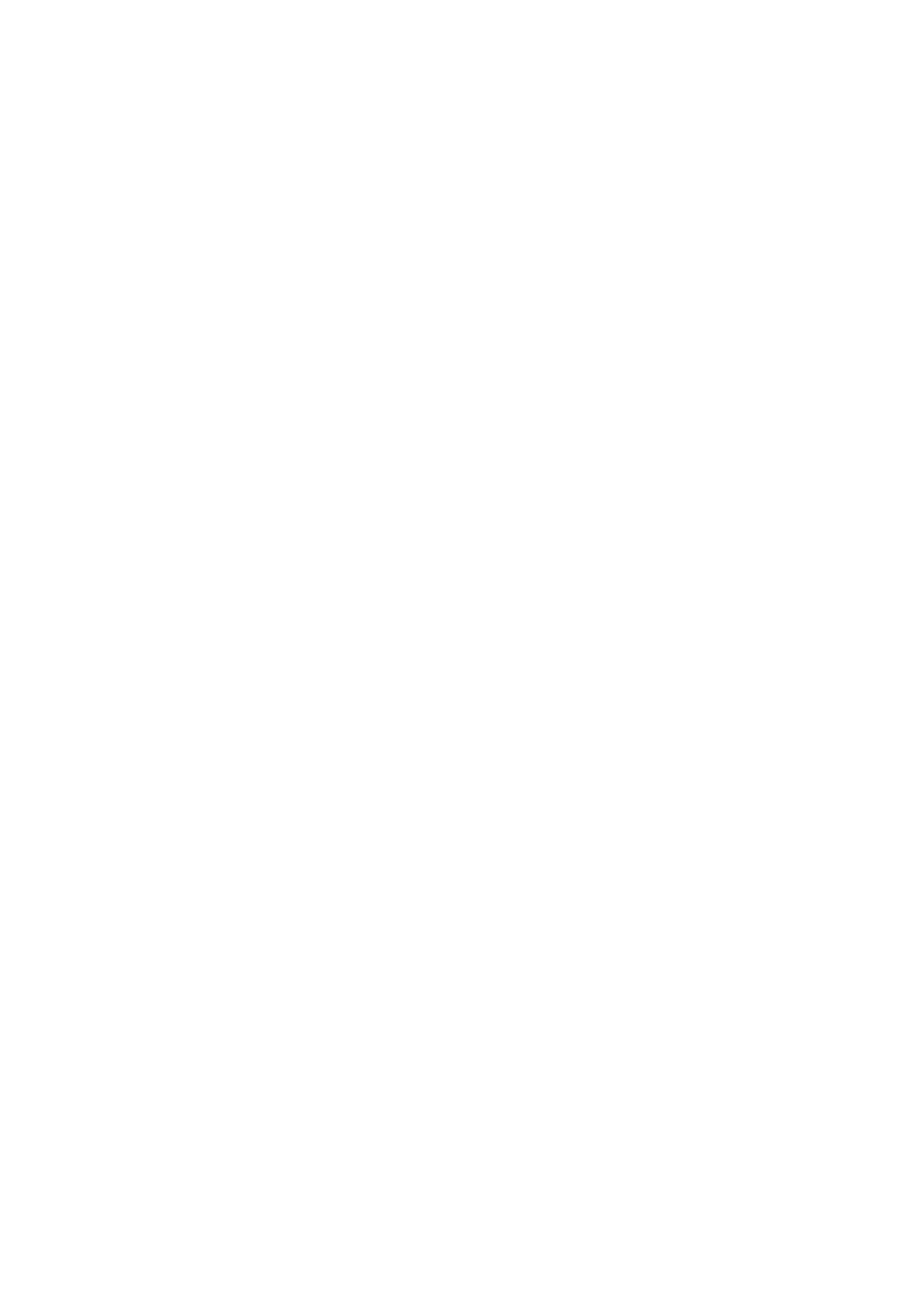# Themes

#### Twelve themes emerged from stories of twelve Quaker meetings:

- $\cdot$  the importance of worship
- $\cdot$  welcome, warmth and inclusiveness
- $\ast$  being open to new ideas and a willingness to try new things
- $\ast$  care and support of people during times of difficulty
- $\ast$  valuing diversity
- $\cdot$  time spent together socially
- $\ast$  valuing the presence of children
- $\ast$  exploring Quaker spirituality together
- $\cdot$  engaging effectively with each other during times of disagreement
- $\ast$  sharing responsibility
- $\cdot$  effective eldership and oversight
- $\ast$  connection with the area meeting and Quakers nationally.

Themes identified within this document have been those that appeared within the stories of three or more meetings as read and interpreted by one individual. This process began with six completed stories and more stories were added when they became available, with care being taken to be alert to the possibility of new themes emerging. Where there appeared to be exceptions to these themes within the meeting stories, these were also noted.

Reports from the sharing of meeting stories varied considerably in terms of the level of detail recorded and in style. Wherever possible, the words that Friends themselves used have been included, both for accuracy and so that their voices are clearly heard. These words are given in quotes. When note takers seem to have summarised what was said, their words are not in quotes.

The text in bold is comments by the writers of this report, and the indented text is taken from the reports from individual meetings.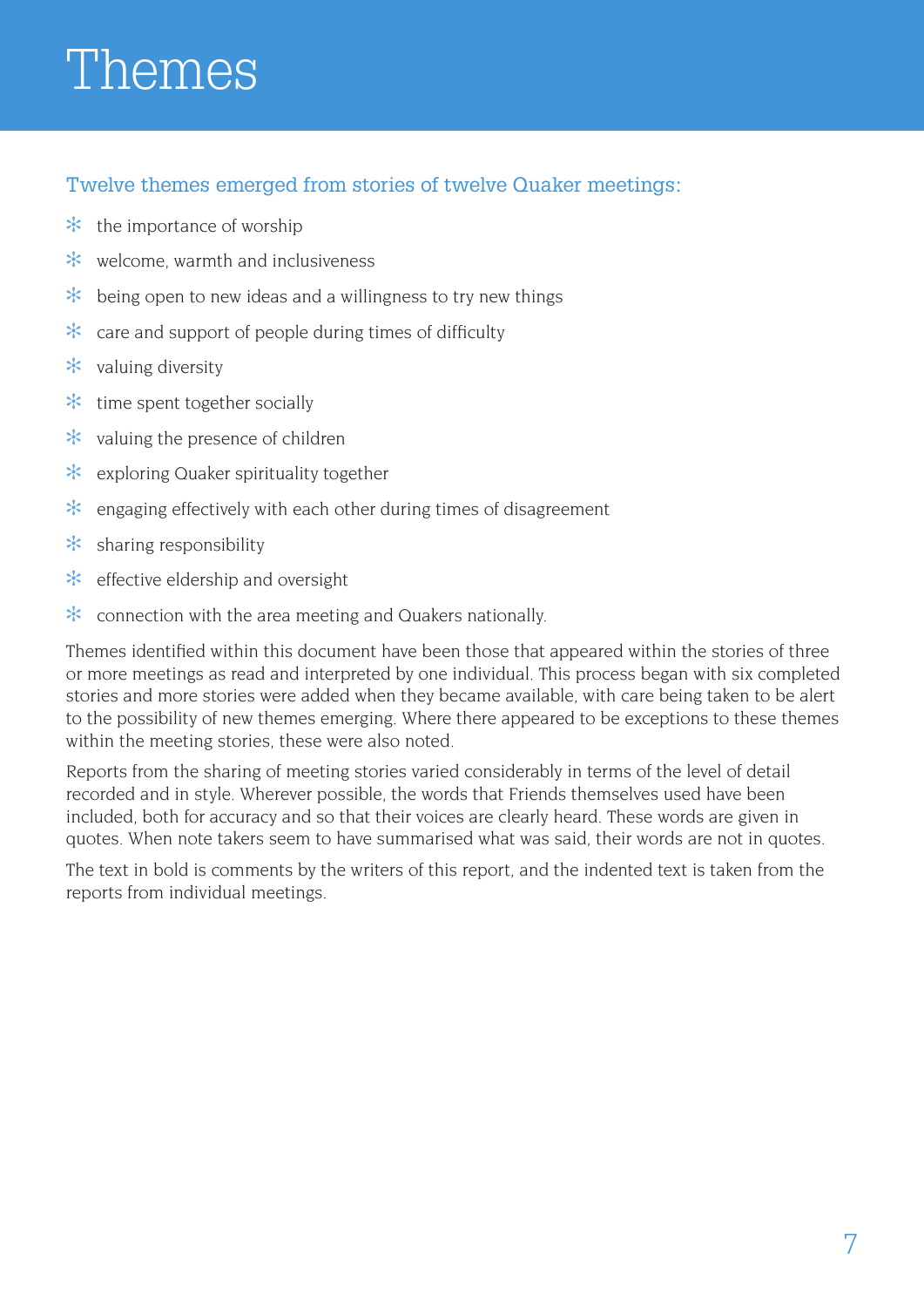### Theme 1: The importance of worship

#### **The importance of worship in enriching the life of the meeting was mentioned by all meetings, with examples as follows:**

People's willingness to share and what they bring to MfW and share in the afterword is felt to be very important.

The first and unanimous response [to the question 'what enriches the life of the meeting] was meeting for worship.

 $\sim$ 'There is deeply centred silent worship, out of which inspiring ministry comes from people's grounded experience.'

'The most important thing is the strength of the silent worship which really does exist.'

'For me and for others, the meeting for worship is the pull, from which everything else arises... But meeting for worship is spiritual dynamite.'

'Being a community centred around worship is important, and most enjoyable.'

Early in the session, when a Friend had said that Meeting for Worship was the core of their participation in [the] Meeting, there was a ripple of agreement around the room.

44 'I need Meeting for Worship, it goes beyond other Quaker things, into all of life, beyond the Meeting.'

'Everything is secondary to meeting for worship.'

'Meeting for Worship gives permission for conversations – the onus is on us to take advantage of this opportunity.'

'Our action, our being in the world, springs from our spiritual experience.'

#### **A number of meetings particularly mentioned mid-week meetings for worship.**

44 '…we have a Wednesday lunch-time Meeting which has been very beneficial.'

We discussed the mid-week meeting for worship that takes place at the town centre church on a Thursday. It is popular and successful (there is a farmers' market at the same time in the town centre) and contains a central core of people who also attend meeting for worship on a Sunday.

The meeting on Thursdays – a small regular offshoot, which suits those who prefer a small group... enables getting to know each other well, and the forming of loving bonds. 50% of those attending it also come to meeting on Sundays.

A mid-week meeting … has helped to establish a greater sense of presence in the local community and enriches the worshipping life of the meeting. One more recent attender said, 'It was attending the mid-week meeting and getting to know other Quakers, who were so encouraging, that gave me the courage to come to [meeting] on a Sunday and to get more involved.'

A mid-week meeting for worship offered another opportunity for outreach and for local people to experience Quaker worship. It is usually silent, but followed by rich and varied discussion.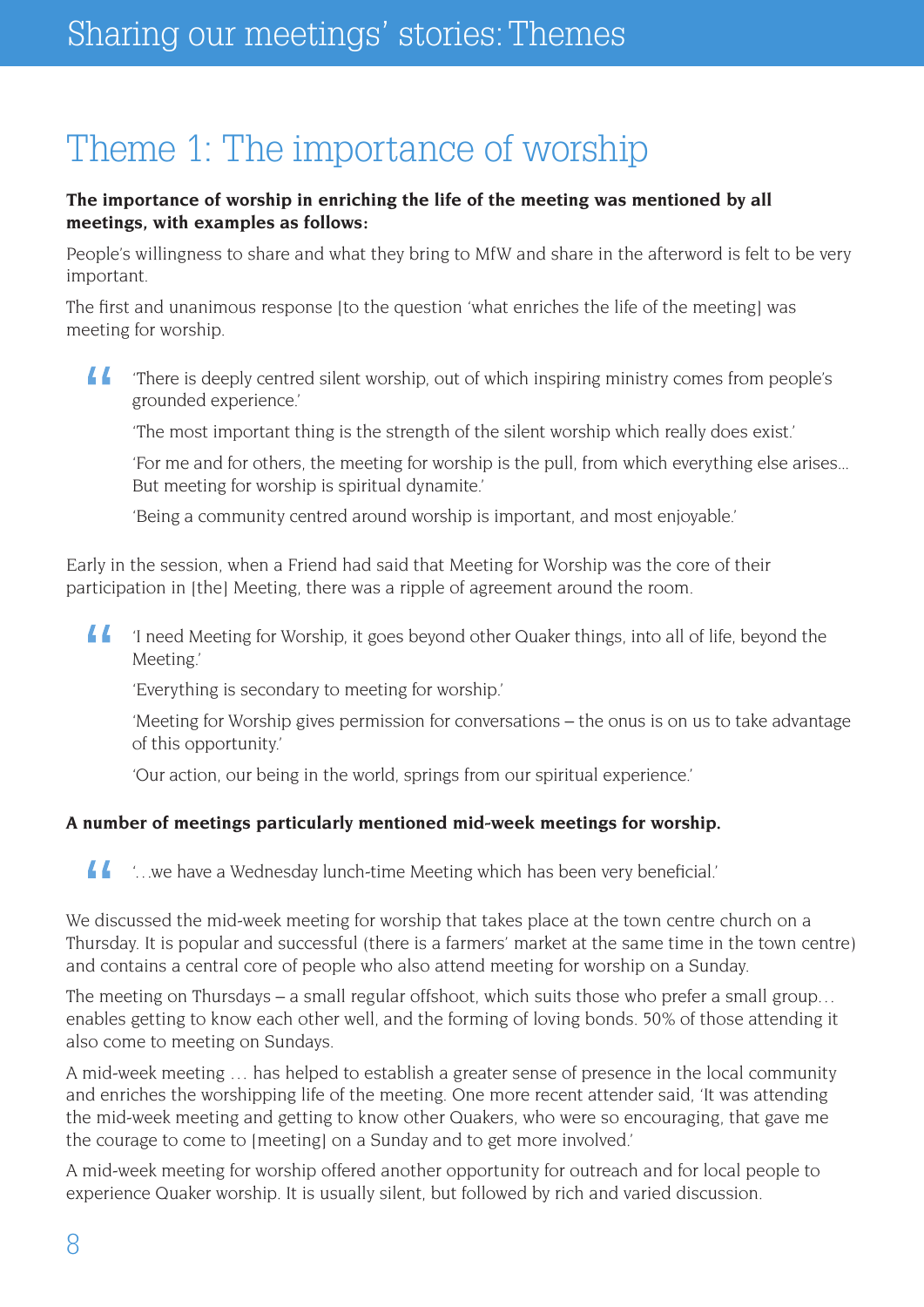### Sharing our meetings' stories: Themes



#### **For three meetings, the fact that their meeting formed part of an unbroken tradition of worship was significant:**

It was described as a meeting firmly rooted in Quaker tradition and method…

44 'When I come into worship, I can feel the presence of all those Friends, all those generations, who worshipped here before us.'

Many Friends – especially newer ones – commented in different ways on the sense of peace that permeates the Meeting House; it is tangible even from outside, but from within people feel a strong presence which they ascribe to the continuity of silent worship there. It's felt to be a "thin place".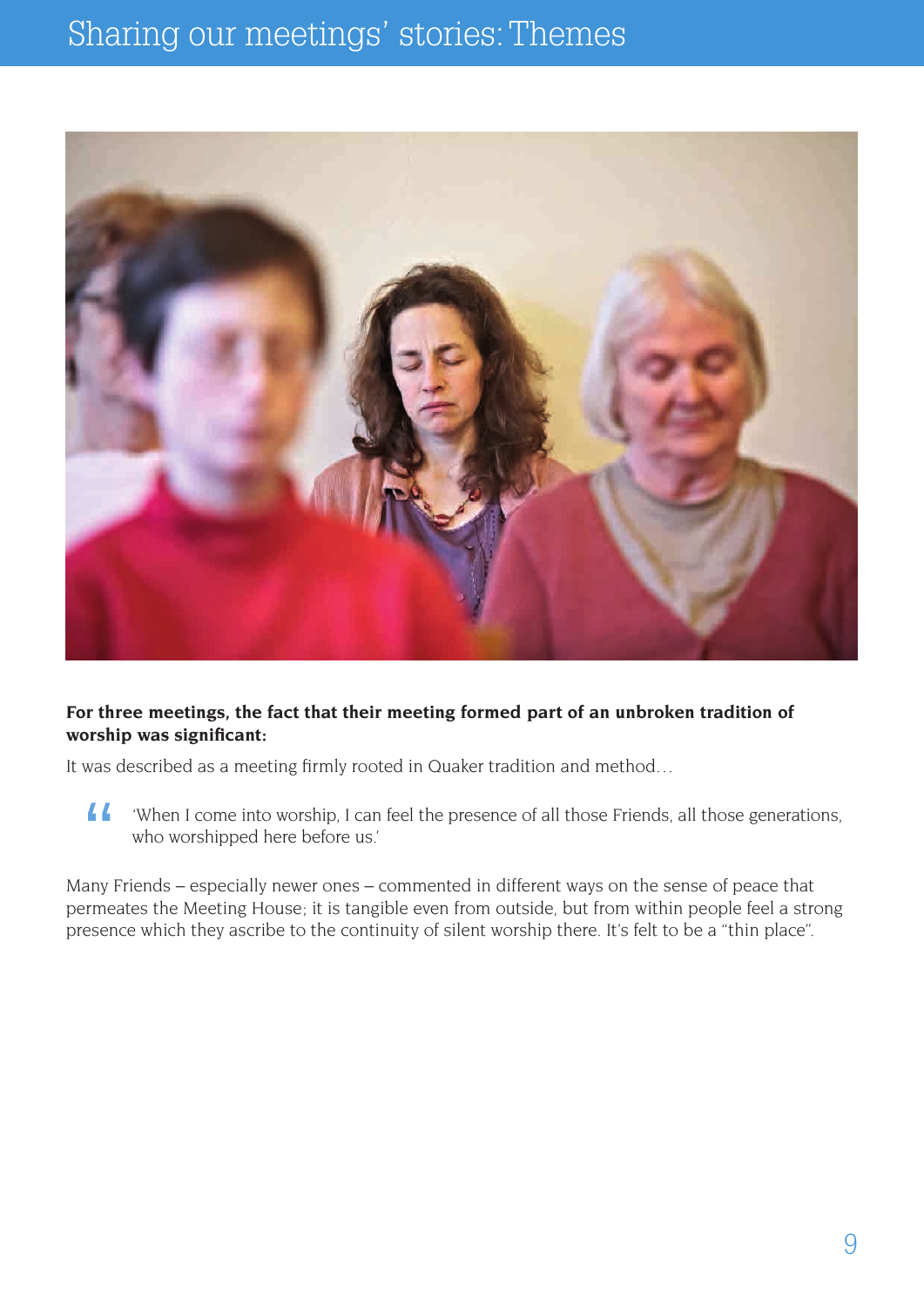### Theme 2: Welcome, warmth and inclusiveness

#### **Almost all meetings commented on this. There were many examples of meetings actively welcoming newcomers and seeking to be inclusive:**

...a leaflet [had been designed] in response to visits from people in the local community with low literacy skills.

 $\sqrt{2}$ 'We came to this meeting one day, and the welcome was outstanding. We were made to feel part of it from very early on.'

'That first day, Sue gave me a hug.'

'In some Meetings you get a sense that they feel 'we are select'. Not here.'

The warmth of the welcome and sense of inclusiveness was thought to be even more important: the warmth of the handshake on arrival, or the welcome when an enquirer phoned the number on the board outside.

 $\sqrt{2}$ 'We were the first Meeting in our Area Meeting which said that people are free to speak in Welsh as the spirit moves, with no need to translate. I am grateful that people have a home here.'

One Friend spoke of herself as an 'awkward bugger' who always felt like an outsider, apart from at meeting, where she was loved, cherished and accepted.

 $\sim$ 'The circle groups are very important in a large meeting. If newcomers could only meet Friends over coffee after MfW that would be very daunting.'

One family drives past their local meeting house; at least two other people have meetings which are nearer to their home…

 $\sqrt{2}$ 'The warmth of the welcome…a permanent home and a regular Sunday meeting. Most of all, the open welcome and the sense of acceptance [helps to bring in newcomers]'.

The meeting house welcomes a lot of visitors during the year; in the previous twelve months this was over 1,000 and members of the meeting are always there to show them around.

 $\sim$ 'A friend who is a Friend encouraged us to come along… Everyone has been so welcoming.'

One Friend shared a very painful experience of rejection and isolation from her association with a previous meeting. She had come to [to this meeting] not wanting to come to meeting but felt she 'was accepted and have been able to feel part of this community'.

#### **There were many comments about being a community where people see each other as 'family'.**

…he felt he had found a family and a home. These words and sentiments were echoed by others. A story was shared about kindness, welcome and support given when bringing her newborn daughter to the Meeting, that it was like finding a ready-made family.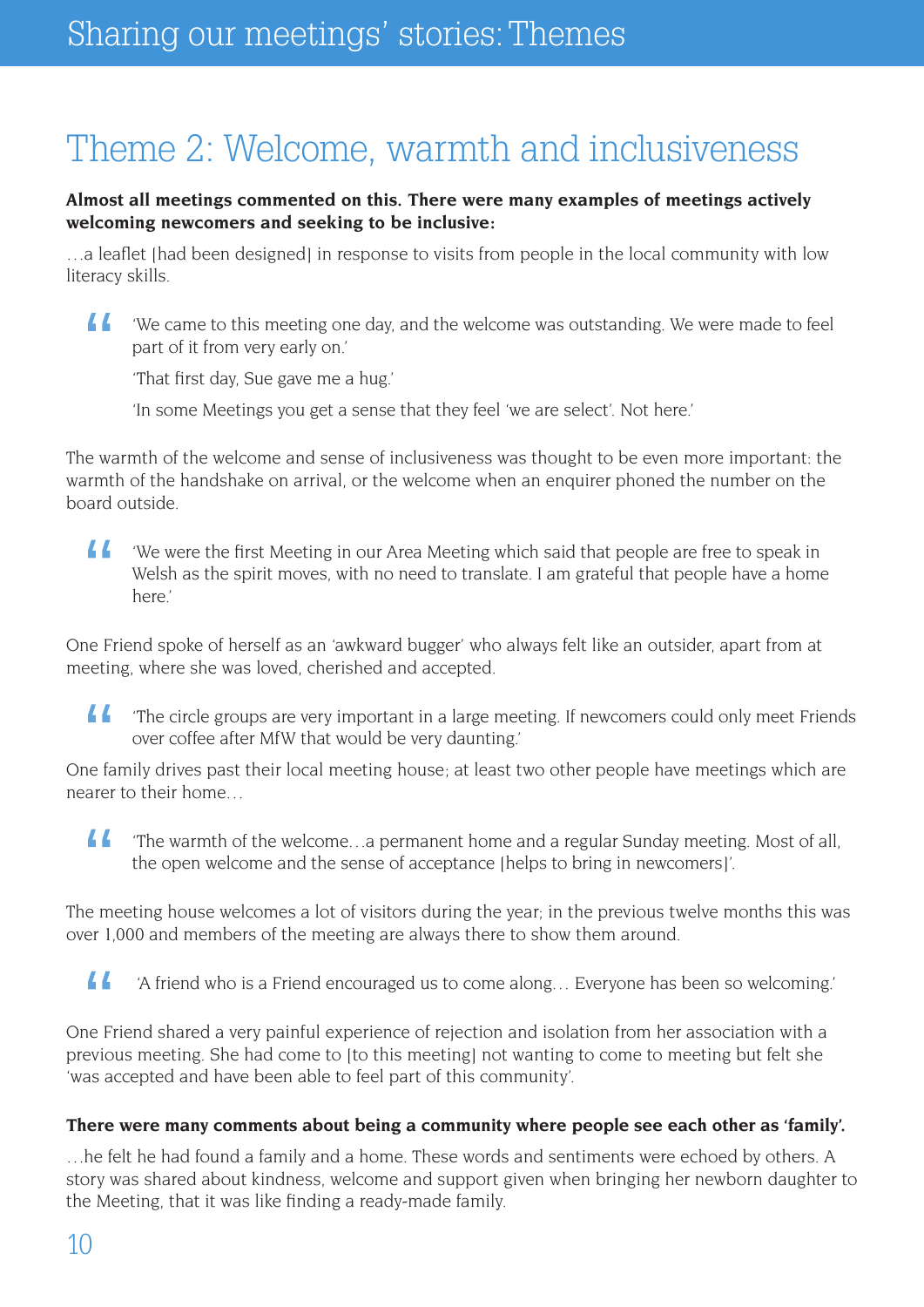#### $\sqrt{2}$ 'I have gained a family, I feel so welcome.'

The word 'family' was used repeatedly through the conversation, a feeling of connectedness and dependency and of belonging to each other.

 $\sqrt{2}$ 'We are very open. The Meeting House is much loved, a great joy, like a family home.'

'This meeting is like a family. A bit untidy and sometimes ragged round the edges, but there is great care for one another and a willingness to try what might work, what might help.'

#### **There were also some comments about Friends continuing to be part of the meeting even if they are no longer able to attend regularly:**

Very elderly and longstanding Friends are still important members of the Meeting even though they are no longer able to get to the Meeting House.

There are a variety of people who have moved away but who come back to [the weekend away].

One Friend recalled how being loved and accepted as a child and young Friend continued to shape her daughter's life, although she no longer attended meeting. Another said that her children, now in their 20's, still regarded the meeting and its members as part of their family.

#### **There is also sometimes a history of welcome not being present and a deliberate attempt by everyone to change this having made a difference.**

44 'Then there were these awful people who shut people out. They shut me out. They didn't want me. I stayed away for years, then I came back and things had changed. It is very important not to let cliques run an organisation.'

…a Friend who came to the meeting in the 1980's… hadn't found it friendly or welcoming. Individuals were, but the meeting didn't have a culture of welcome. Someone less robust or perhaps newer to Friends may well not have stayed. Over the years, this had changed; it had been challenged, acknowledged, wrestled with and worked on it 'and have got hugely better at it'.

WELCOME is now an important part of the story. They have worked to improve this and are aware of the fine line between welcoming and 'smothering'.

#### **Some meetings also commented on how welcome is a shared responsibility (an overlap with another theme):**

'Welcome is a job for all of us. We are all the meeting; it's no one's job...and it's everyone's.'

People have become conscious of the importance of welcome, as something that involves the whole meeting.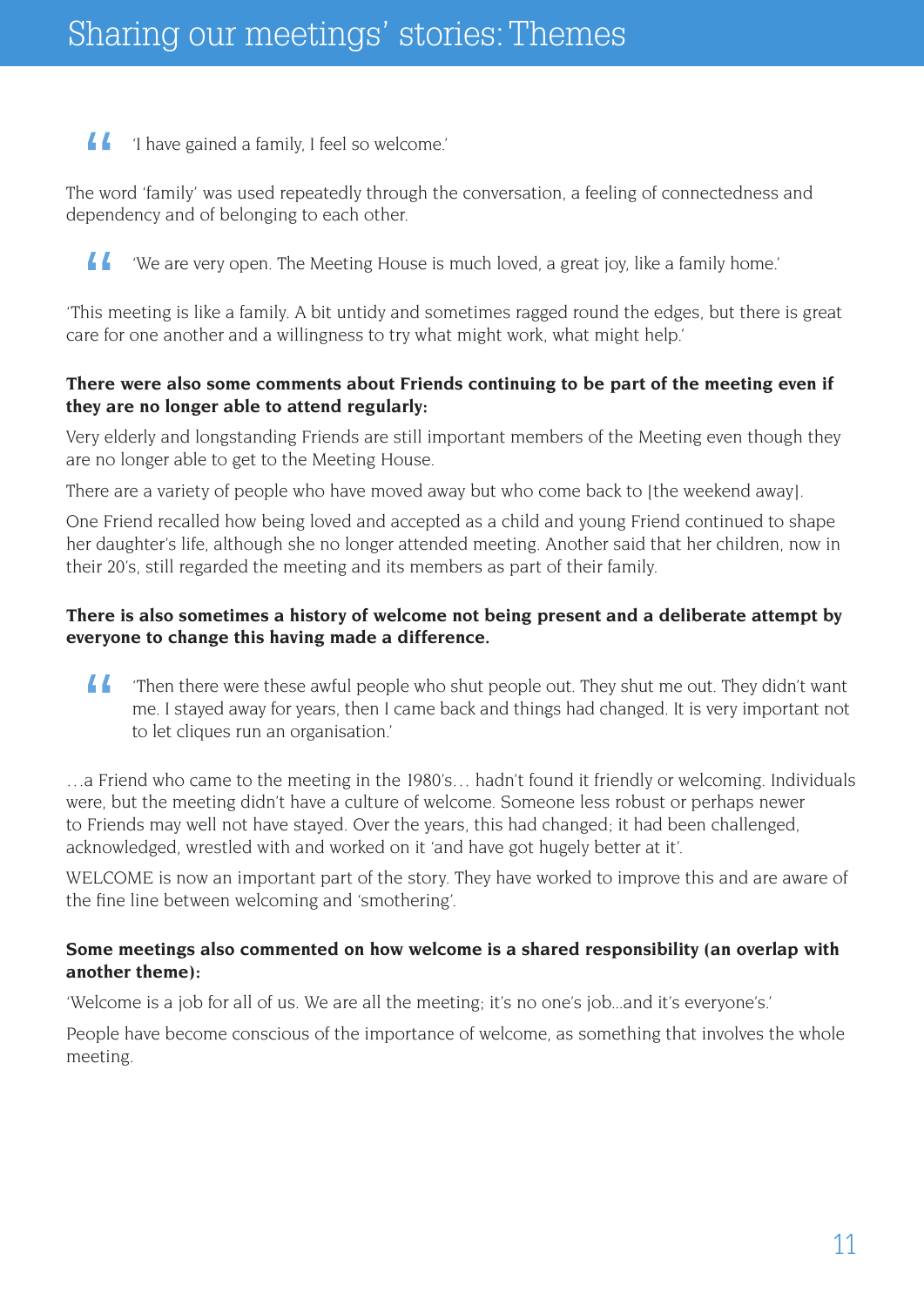#### **In terms of welcoming both Friends and other users of the meeting house into the building, the presence of a Quaker on site, who was sometimes but not always a warden, was mentioned in the stories of four meetings:**

Resident Friend (N.B. different from manager) does a lot to make people welcome in Meeting House and to share Quaker ethos.

…having a Quaker presence on site has created opportunities for interaction with users groups, and has enhanced the Meeting's relationship with them and with the local community.

#### **Some exceptions to this theme of welcome were:**

44 'It sounds odd, but getting rid of names off the members' list has been good for the Meeting. We took off the names of the children of staunch members of the Meeting, because those children are now adults whose spiritual life is not in this Meeting. It was a release, it told us that we were not in thrall to those families.'

Over coffee, a Friend who had been in membership for forty years, explained quietly that she had been at [the meeting] for three years, but had recently decided to move away as she did not feel supported by the Meeting or that Friends were tolerant of her use of Christian language.

#### **One large meeting seemed to be a particular exception to this theme, with a significant number of comments recorded about the lack of welcome:**

There are many new people coming to meeting; it can be a struggle to get to know new people

[A Friend] came to midweek once and didn't recognise anyone there; there was no obvious attempt to get to know each other [and the Friend] walked in and walked out without being acknowledged; they did not feel they wanted to go again. This can also happen on Sundays, though welcome by notice giver is terrific.

 $\overline{1}$ 'Meeting is very polite – sometimes hospitable; welcome is problematic; there is no asking about life/work/etc. – welcoming is not saying 'how are you'. It is not unwelcoming, smiley, polite, but not welcoming. Its years since I was asked "how is your life/ your work".'

[A Friend mentioned the] lack of opportunity to ask deeper questions from knowledge of each other: aware of existence of small groups but hasn't been encouraged to take part.

 $[A]$  Friend mentioned that they havel small knowledge of people in meeting after  $7 - 8$  months.

It takes years to settle in; people ask how you are, but don't offer themselves as friends.

This is big meeting with a strong core; many people not in core are not included – 'I never get outside core and don't get to know those who slip away'.

#### **Other comments about welcome included:**

 $\overline{1}$ 'Welcome to meeting is two sided – it needs to be presumed/accepted as well as offered.'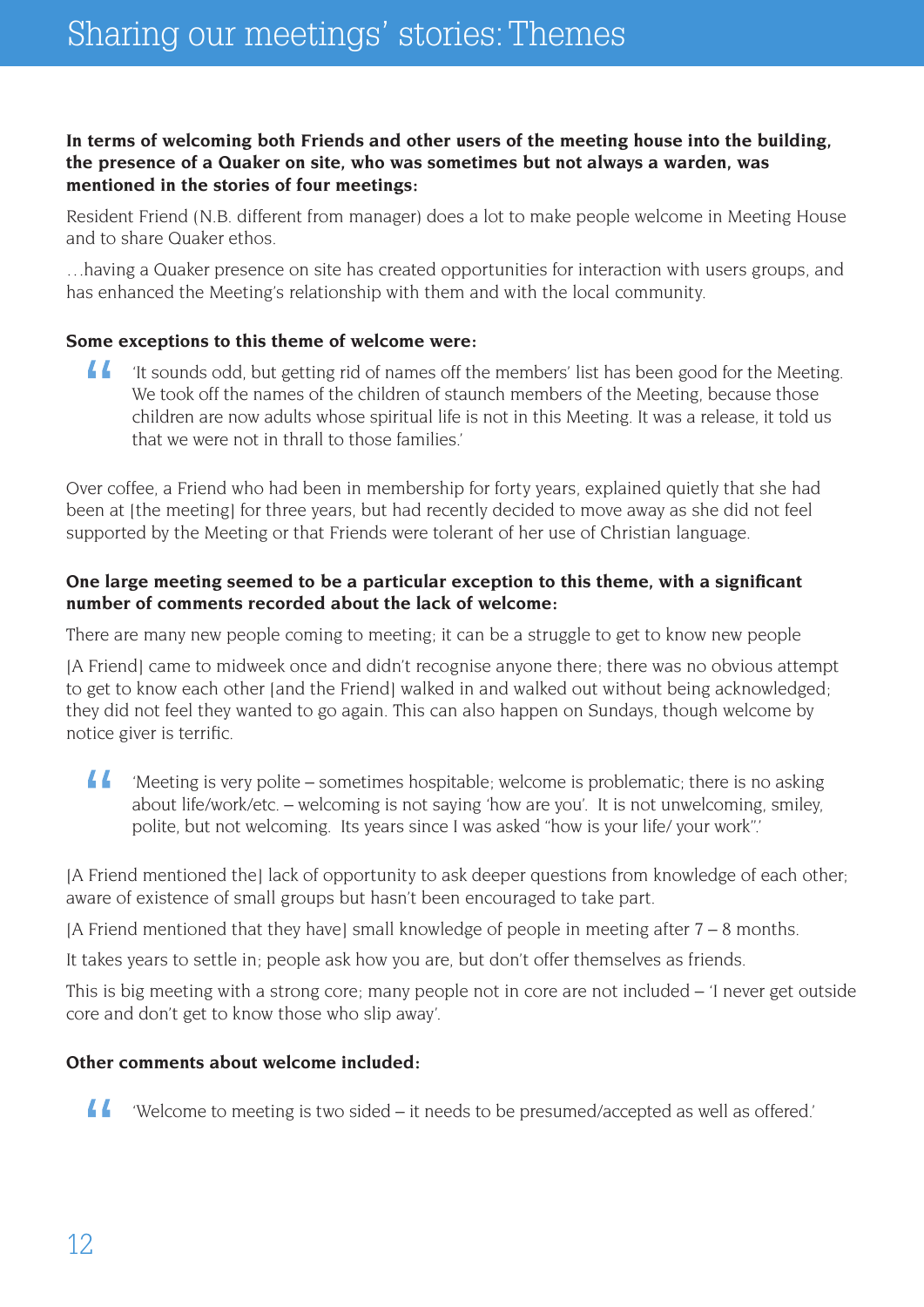### Theme 3: Being open to new ideas and a willingness to try new things

#### **This was specifically mentioned in three stories:**

44 '…if you see something that seems good you bring it back, it may work here, it may not.' 'Different things work at different times and we are working to find the best way for us. We're flexible and fluid and we're open to trying new things.'

'I feel held by the meeting, and we can try new things because we share this holding together.'

#### **Far more frequently, openness to new ideas and a willingness to try new things were apparent through examples shared within the stories. These included redevelopment or building projects, community involvement or sharing a building with others:**

44 'One of the spin-offs of the redevelopment has been more bookings, and that means more people are aware of Quakers. We have had someone come to us from the Buddhist group, and from the yoga group. They attract people who might become interested in Quakers.'

… circumstances demanded that they do things differently. They developed a vision together of a Meeting House that was available to the community while protecting the Meeting's heritage… Friends had to turn to the local community to help them with fundraising. It was only when they did this that they discovered the level of goodwill and support from others who had had no previous connection with Friends.

There was a comment that letting things peter out was a great strength of the meeting, as it gave space for something new for which there was more energy; this had happened with programmes to "share a book", ask questions about peace, or play music.

The meeting house is also used by many groups who say they get a lot from the place, not just in practical ways but from the quality of the place, including its quiet atmosphere.

Friends who remembered that time talked about holding meeting for worship in the nearby Almshouses and about a great spirit of friendship and resourcefulness, a sense that the meeting was not the building

The meeting house itself was seen as a great resource: it raises money and provides an invaluable opportunity for outreach and connection to the wider community. There is a balance between regular, income-earning use and also the offer of free use [to some groups] and at low rates to other local groups.

Friends' involvement in the wider community was seen as a source of enrichment for the meeting. It is a meeting where people 'turn up and get stuck in' and 'there are enough of us to go around'. Quakers are actively present in so many things that are going on in the town.

44 'We are grateful as a Meeting not to own premises, which can be so expensive. We value meeting in this beautiful building.'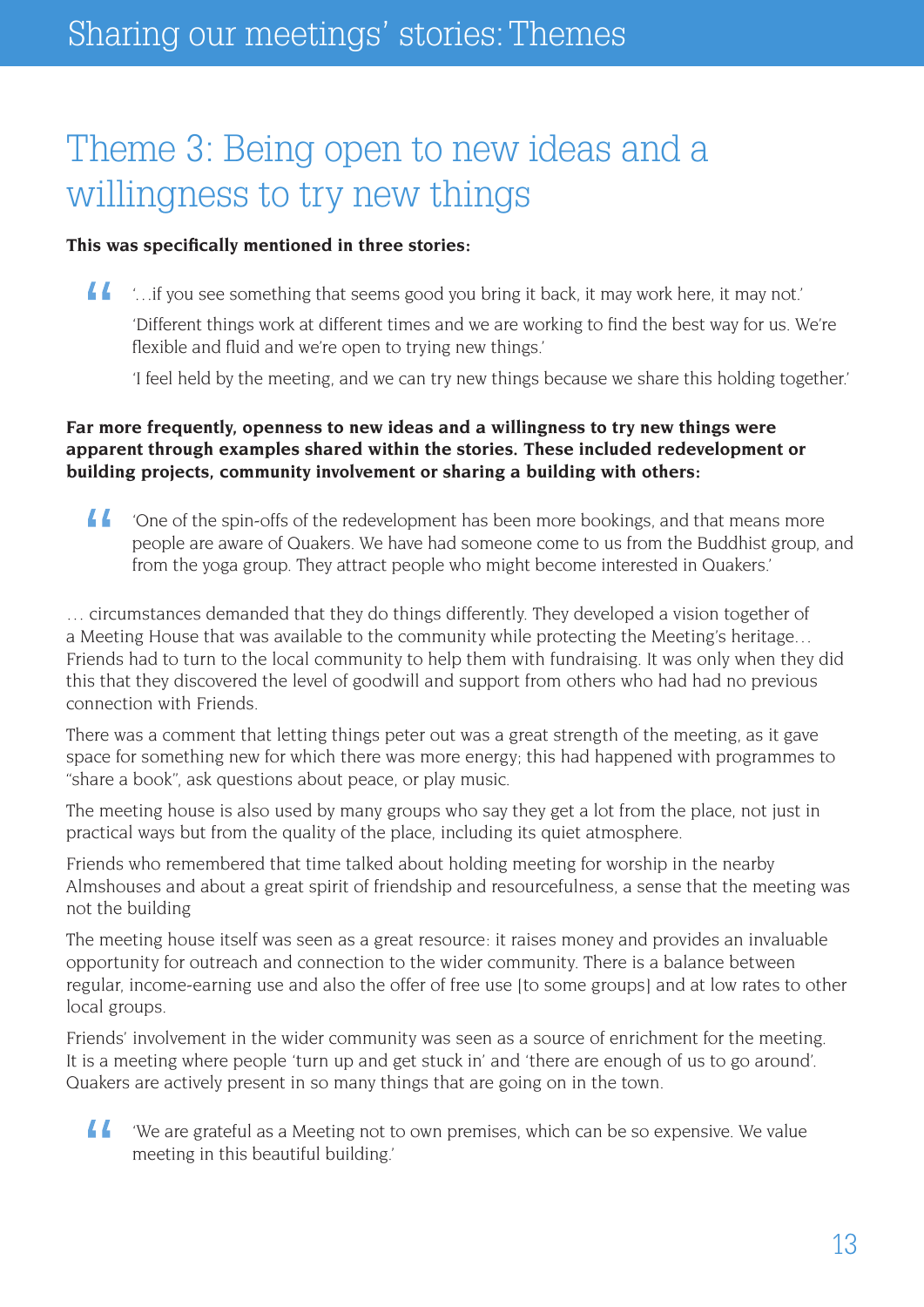[The meeting] is well-connected with the local community. The meeting house is a very busy venue with lots of bookings and events and the meeting itself has a busy, lively life. The variety and nature of (over 100) local groups and organisations that use the meeting house was recognised as a real spiritual benefit to the meeting itself.

The nature of many of the individual and corporate involvements with the local community has served to connect the meeting to a wider, intricately connected network of groups and organisations concerned with issues around justice, sustainability and peace. An example of this is when the Occupy movement gathered at the university, a good number of those involved were Quakers.

44 'The building project? A Friend who has now moved away did a lot of the preparation. We had a couple of meetings for clearness. It was a very profound process, an option appraisal. The miracle was that we had made the decision to go ahead before we were notified that we had a fifty thousand pound bequest.'

'We used to meet in each other's houses – it was very close, there was a great sense of being with a group of people, which is a little missing now, in the comfort of the MH...but now we are an identifiable presence – much valued as an offering to the community, to those who are not Quaker…it is more than just a building.'

'In many ways [the meeting house development] has shaped the kind of meeting we are today. It created all kinds of possibilities – not just to do with the building. It give us a richer, stronger life together.'

The meeting has a Heritage Room, which is regularly used for events, coffee mornings and a range of meetings by the local community, and it has done a great deal to heighten the sense of presence and connection and 'usefulness' in the community. They are very involved in Churches Together…

The variety of users of the building – AA, Tai Chi, Mums and Toddlers – was valued and especially the Muslim community using it for food during Ramadan.

#### **This does not always mean that meetings have strong on-going relationships with individual community groups or that community involvement does not present difficulties, particularly in terms of Friends living far from the meeting house and the communities nearby:**

When asked whether the Meeting engages in corporate witness or community involvement beyond the use of the meeting house, people seemed clear that they do not. However it then emerged that not only are many individual Friends engaged in voluntary work in the community, but also the meeting has done so corporately in the past.

The Meeting does not engage directly in community work, except through the financial support which it provides to the … Centre and to the … project. But several individuals explained that their daily working life e.g. as a teacher or local government worker, was focused on improving wellbeing for the people of [the town].

" '…Churches Together like us to be involved, but once again, there is a difficulty, with so few of us living locally…'

'[The fact that none of us live close to the meeting house].. makes it hard for us to be really present here.' 'I'm never sure just how much we are really part of this community.'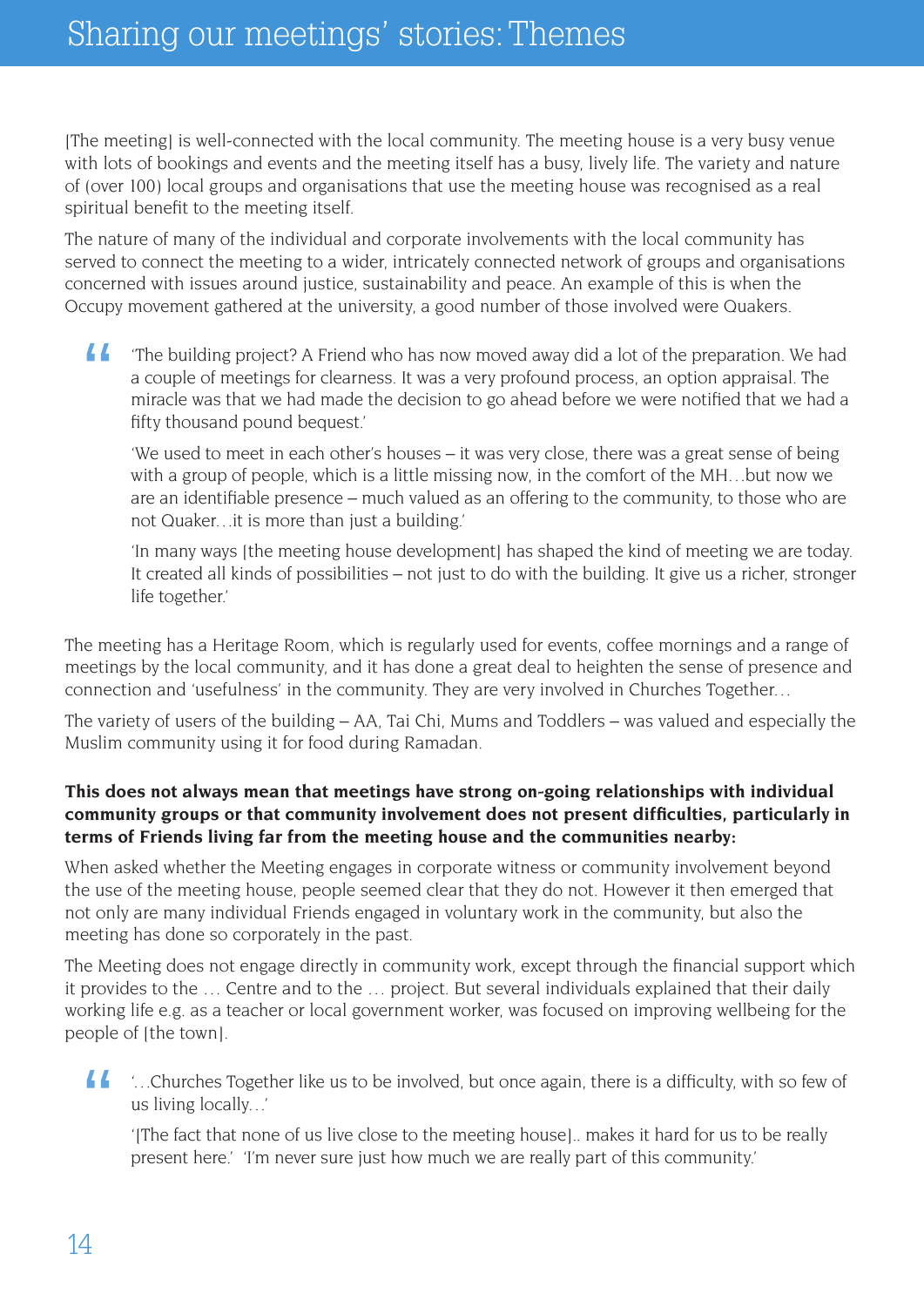This was accompanied by an acknowledgement that most members of the meeting came from quite a widely scattered area and this was a challenge in terms of both engaging deeply with the local community, being visibly present and also maintaining a meaningfully close life as a community of friends.

 $\sqrt{2}$ 'Most – though not all - of us come here alone and that means that were are always struggling with competing commitments, especially on Sundays or on special occasions.'

They miss the presence of local residents – virtually all Friends live [outside] the town, and the meeting covers a very wide 'catchment area'.

It was felt that transport and the scattered nature of the membership was a real problem in terms of what they could do together as a meeting…

#### **Neither does it mean that the community groups always have an understanding of Quakers:**

44 'When you tell them, people are quite shocked that it is a place of worship.'

'It is a sadness to me that most of the asylum seekers don't even realise that it is a religious building, nor do [those] who come here to work with them, e.g. the people from Social Services.'

So often those who Friends talked to were surprised that Quakers still existed or, if they did know, assumed they were a puritanical, fundamentalist sect.

#### **Sometimes new developments had been painful for Friends and in some cases, caused them to leave the meeting:**

44 '…some longstanding members left the Meeting at least partly due to their strong feelings about this issue.'

'But sometimes, if someone sets themselves against something, it can be hard to move forward without casualties.'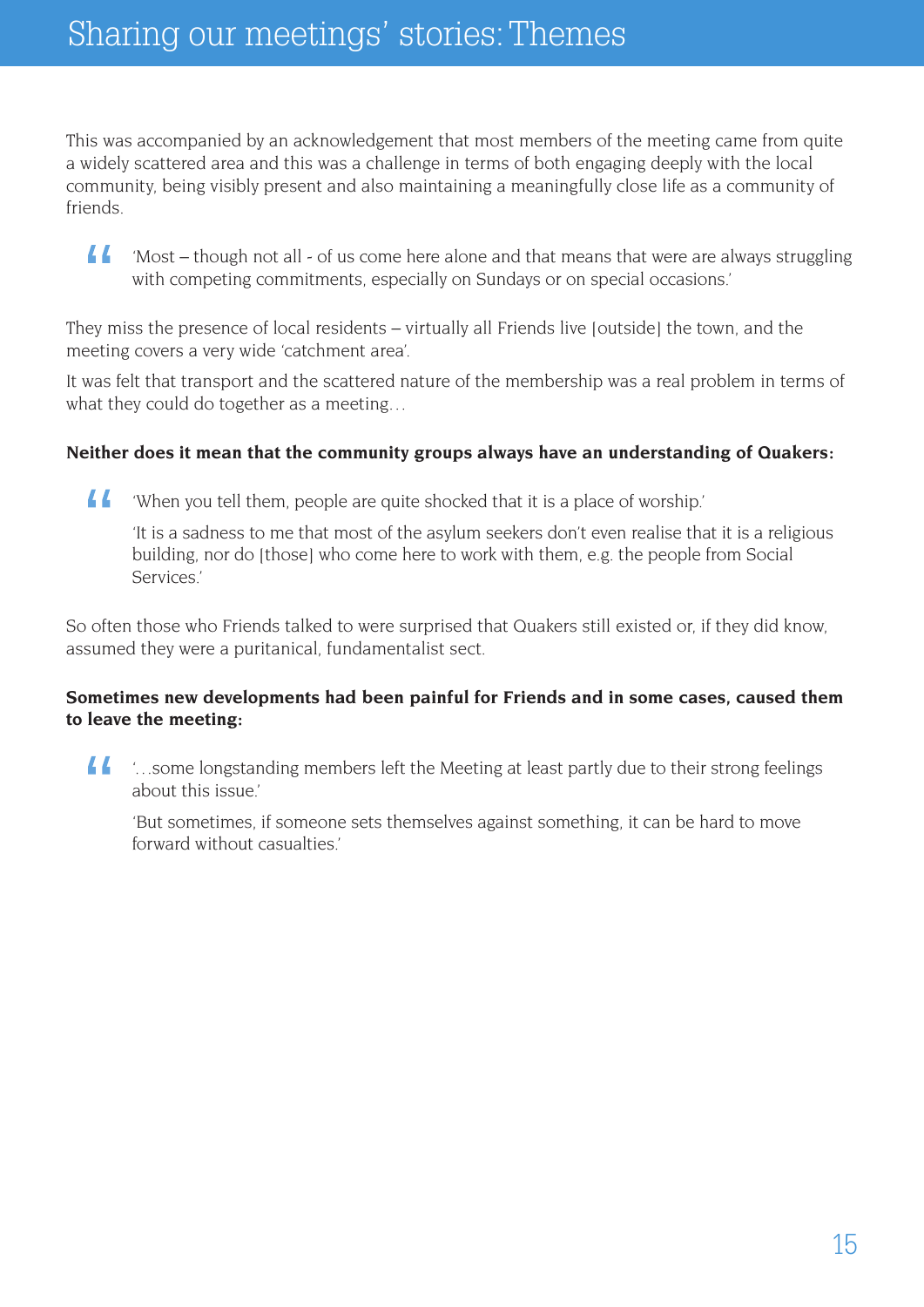### Theme 4: Care and support of people during times of difficulty

#### **Many stories included examples of care and support of those within the meeting:**

44 'We are encouraged to share our joys and our sorrows. Being human it's mostly our hard times. There is a feeling of being held by the Meeting. I've experienced it. A feeling of being held by the Meeting in your time of difficulty.'

'There are two people nominated to give me support if I need it. I feel that the whole Meeting is a support. That has grown over the years.'

'One thing that brought us together: there was a family with two daughters. Both parents died, one after the other. When the mother died the girls both needed to finish exams  $-$  O & A levels, before they moved away to the care of their extended family. The Meeting supported them.'

'There are other individuals I can think of, people who came with very specific needs. We have to have someone listening to them. Not giving advice. Listening. And in the end asking "and how can we help you right now"?'

There is much mutual support within the meeting. When a Friend recently asked for a MfW at the local hospital to support the family through a critical time for their daughter, she was deeply affected by the level of support; 12 people turned up at two days' notice. Another Friend spoke of how coming here once or twice a week over a long period had helped her overcome mental illness. Practical support was also mentioned as important – for example when the mother of a young family was ill.

Two very moving personal stories were told of love, acceptance, welcome and friendship; this 'constant flow of kindness' had extended through periods of serious illness, loss and grief and had been of immeasurable value.

 $\sqrt{2}$ 'I was becoming homeless at one time, and [two Friends] took me into their home.'

'I have had a very difficult year, and many Friends …have provided amazing strength and support.'

'It's the individual friendships you make. They extend out of the Meeting – and feed back into the Meeting. Individual Friends do things for me, but in the [other non-conformist churches] I attended they did things to me.'

'People are caring. There is something which you just don't get anywhere else.'

The depth of care and support given in times of need or illness was shared and spoken of as a vital part of belonging to the meeting.

Gestures of care, which keep it all going. Each doing what they can. Being upheld through difficult personal times.

 $\overline{11}$ 'When I came here, I was so bruised, covered in sharp edges. They let me be, accepted me, gave me space to recover, helped me move forward.'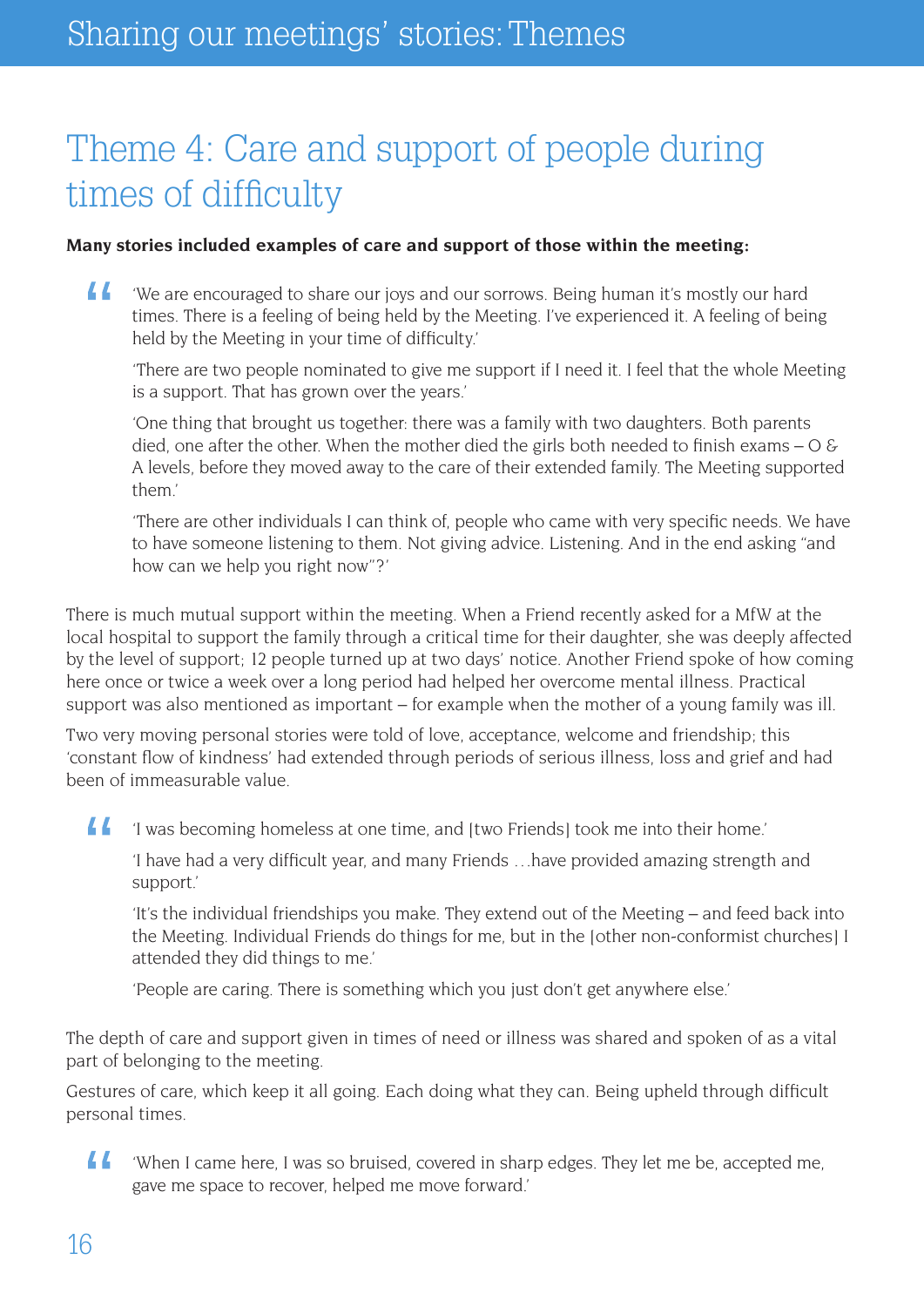**Care and support of people in the local community was also apparent in some stories. It might only be carried out by a few individuals within the meeting but has the support of the meeting as a whole.**

77 'Once a week we open the Meeting House to asylum seekers and refugees.'

'Two of us go once a fortnight to the local prison. We meet up with a member, an attender, and another chap too. Because of the regulations there can only be two of us. But I feel the Meeting is with me.'

'Without Quakers coming in to prisons, I wouldn't be here today. Hooray for Quaker chaplains.'

'I feel I should say about this Meeting: if there is a need, this Meeting responds. Just a few months ago, a family from Afghanistan was refused legal aid. The Treasurer sent out an e-mail asking for money so they could receive legal advice. It was more than 900 pounds, but he had it in days, and more.'

One member of the meeting is a chaplain … and the meeting prayerfully supports his ministry.

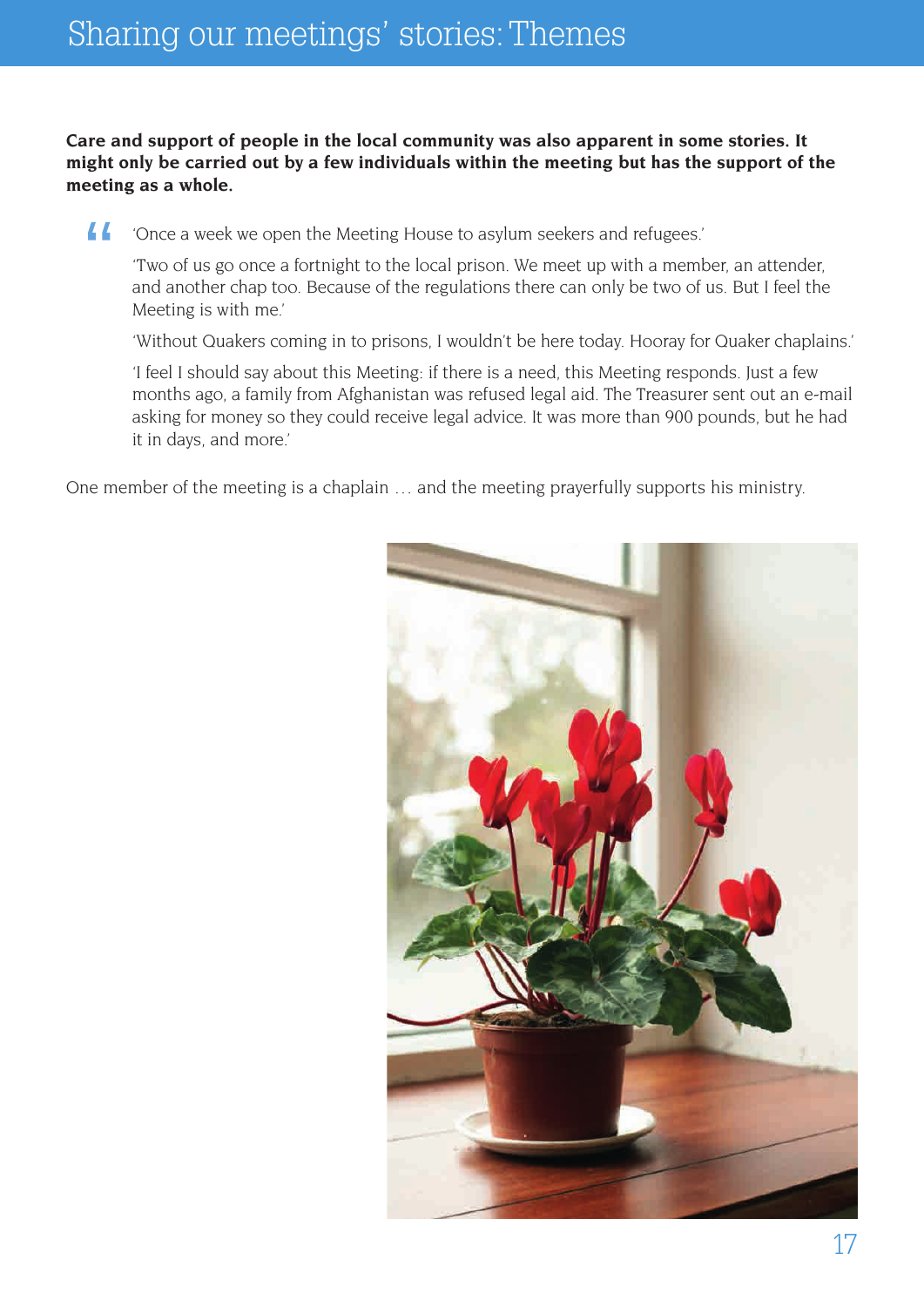### Theme 5: Valuing diversity

#### **Within a number of meeting stories, Friends spoke of valuing diversity in terms of Quaker experience, belief, age, gifts and views.**

The "quality" of the people [enrich the meeting]: a good mix of seasoned Friends and those who are newer explorers of Quakerism; people who have a good grasp of what they believe but are also open to other ideas, and to value and listen to newer or less sure Friends; an ethos of teamwork rather than competition; and deep respect for one another.

… a community that is egalitarian, richly diverse with a vivid mix of people, gifts and experience.

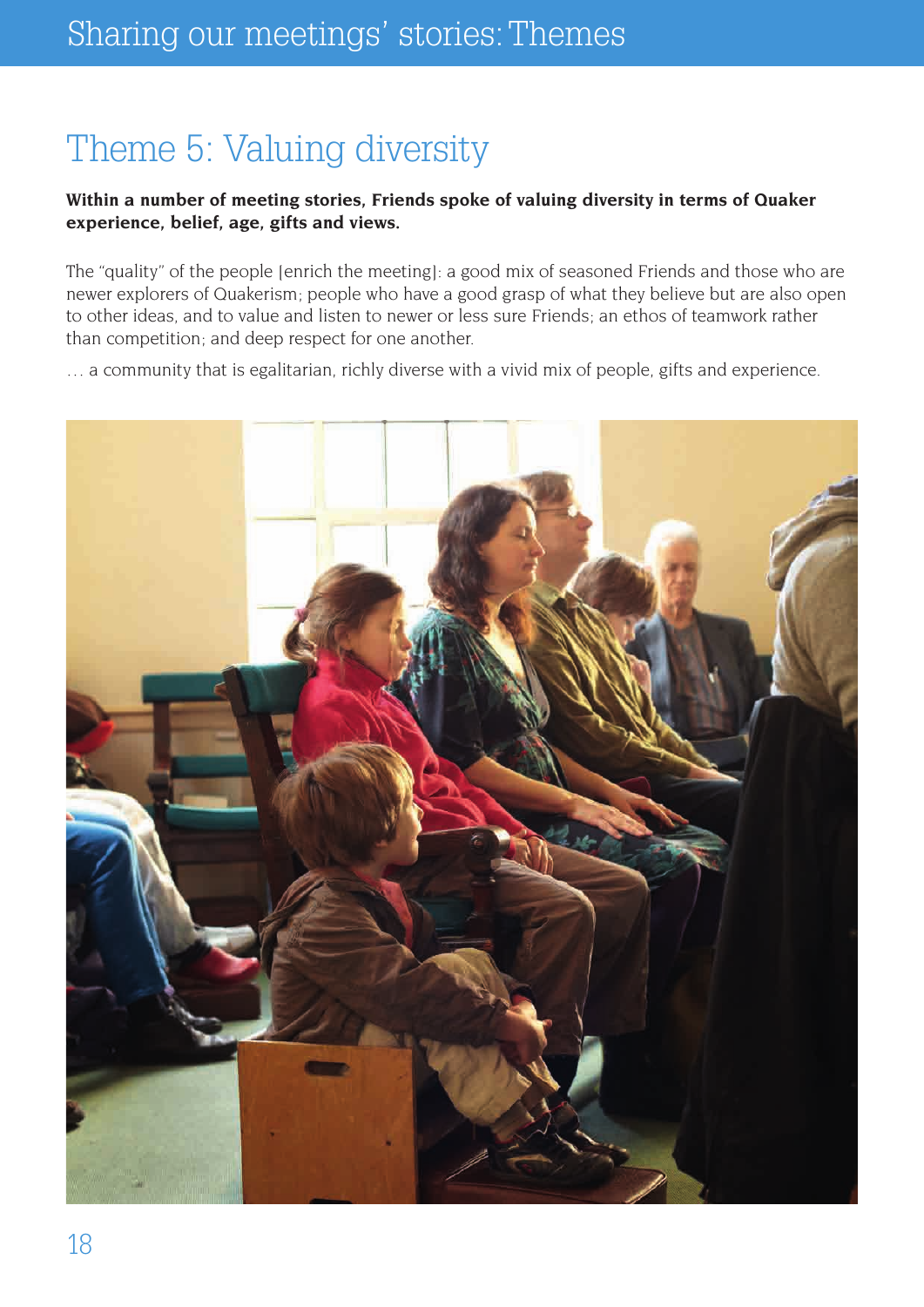#### 'Our differences enrich the Meeting.'

'In the other meeting I attend, I can't be myself as I can be here. It's more the restrictions. For instance I can't mention the words 'Christ Consciousness'. It's become so normal not to talk about Jesus Christ that I would be thrown out'

"There is an acceptance here of who you are.'

Friends spoke of the diversity of the meeting; its variety of people and views, of age and experience.

When people had come from other churches or faith groups, the meeting had been helpful and supportive and 'refugees' from other traditions felt valued equally alongside lifelong Friends.

#### $\sqrt{2}$ 'Different people bring different gifts.'

'I come because there is acceptance of my dropping in and out. That is enormously important to me.'

'I am grateful for the spiritual diversity…'.

'People come wanting to know people's spiritual journey. There is lots of diversity.'

'There are many strands in this meeting.'

The wisdom and depth of lifelong Friends was valued by those newer to Quakerism. The enthusiasm and energy of newer Friends was valued by those who had been there for much longer.

Friends spoke of the equality of voice that the meeting enjoyed. Experienced, life-long Friends listened attentively to the voice and insights of much newer attenders.

Using material from Diversity Conference gave a 'Friends House stamp of approval' to local discussion of diversity.

#### **In three meetings there were aspects of diversity that were viewed as a challenge or questioned:**

- $\overline{L}$ 'We have various people who have come in from various places, but not a lot of diehard Quakers to continue this growth. There are a lot of people from other religious cultures, and a lot who drop in and drop out. We love having them, but we wish they would give more of themselves.'
- $\sim$ 'We ended up here because there was no-where else to go. I see myself not as a Quaker but 'just for now', so I don't feel able to take on some tasks.'

'First thought Quakers were all the same, but now realise many sorts – gay/Christian/left wing/ right-wing/ atheist/etc. Is this enriching or not?'

Elders had to deal with anti-Christian rhetoric in meeting.

44 'Jesus Army members came with mini sermons – we let them, and they went away.'

'Quakers can't tolerate intolerance.'

'Where are the limits of diversity?'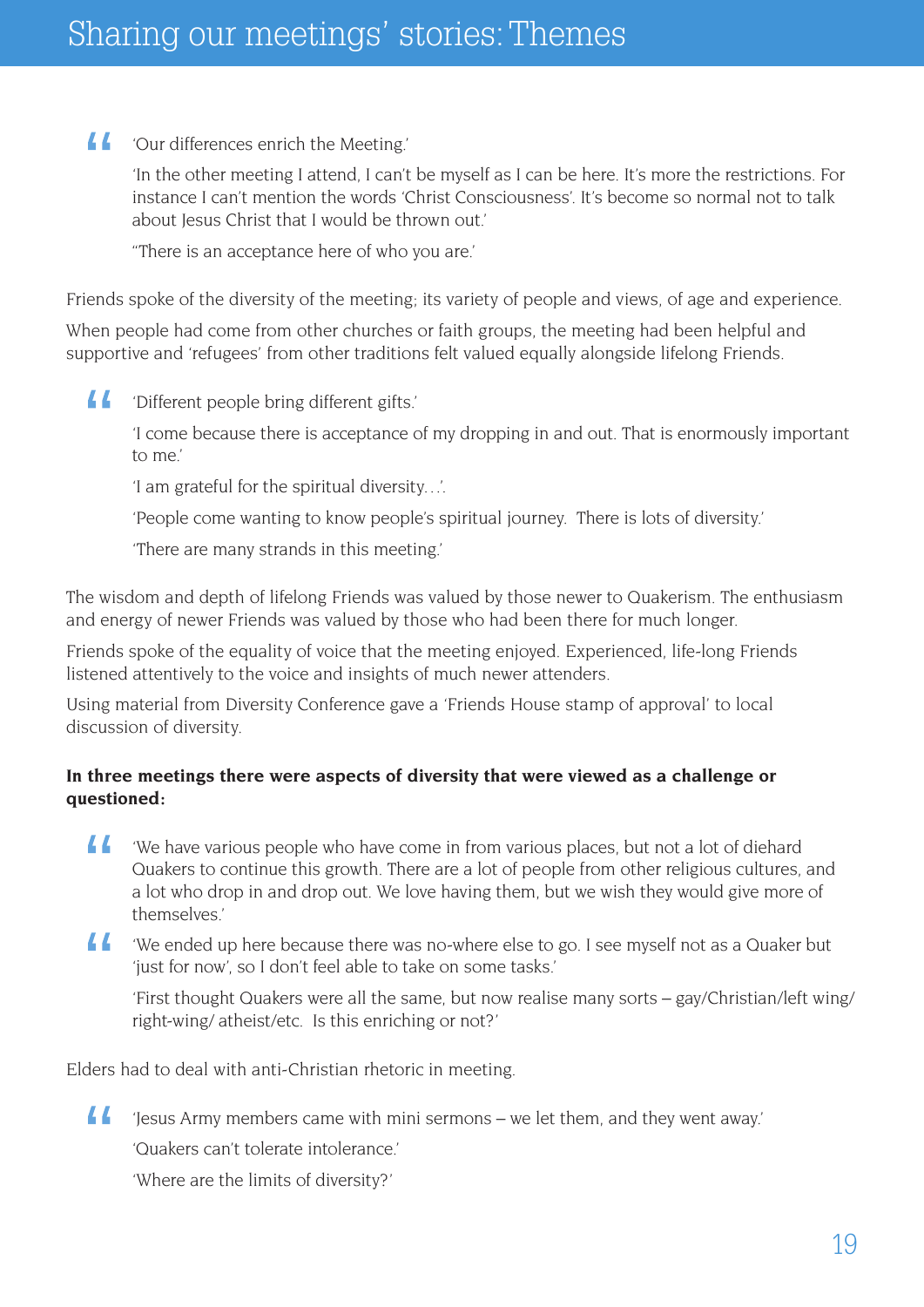### Theme 6: Time spent together socially

#### **The importance of sharing time together was frequently mentioned. This included sharing food:**

Shared lunches are important… They enjoy eating together! Lunch was smoothly organised, lovely relatively simple food, and clearly part of a pattern of being together. They sat round tables (with tablecloths!) refectory-style and conversation over the meal was inclusive.

There was a real enjoyment and value in eating together (we had just shared a wonderful lunch) and the sharing of food has clear spiritual as well as social benefits.

44 'Meeting for worship is nicely rounded by shared meals – these enable conversations.'

Regular shared lunches were recognised as an important part of the enrichment of the meeting; they were seen as an opportunity to go deeper, to get to know about each other's lives.

 $\sqrt{2}$ 'There is something generous about a shared lunch, about bringing food for others. And we have some marvellous cooks here; it's always a treat.'

'Shared meals bring us together. Any excuse for food makes us a better community, makes us better together. Whether it's to discuss weighty stuff or just to chat, eating together always helps.' [This meeting mentioned] 5th Sunday breakfasts and soup before business meeting.

#### **It included social activities and outings:**

 $\sim$ 'And as a Meeting we have had really nice days together. An arts and crafts day – we learned more about each other, in a different way.'

'Something that has brought us together is tending to the garden. We have had Meeting House jam and herb jellies.'

Monthly poetry and music evenings [are an enriching activity].

'Some of our outings have been really good.'

'Oh, and there are poetry evenings and music evenings, and other activities. We like to get to know each other in the things that are frivolous.'

#### **It included weekends away:**

44 'We try to go there every year in spring. Fresh air and food and drink and exercise and conversation. We go for a long walk on the Saturday and a short one on the Sunday and we sit about and we talk. Some years there is a table tennis tournament.'

'The group going away together. Last time there were 19 of us. Some of it was just chatting.'

'For the past ten years we have had an annual youth hostel weekend. We have shared lunch every 3rd Sunday.'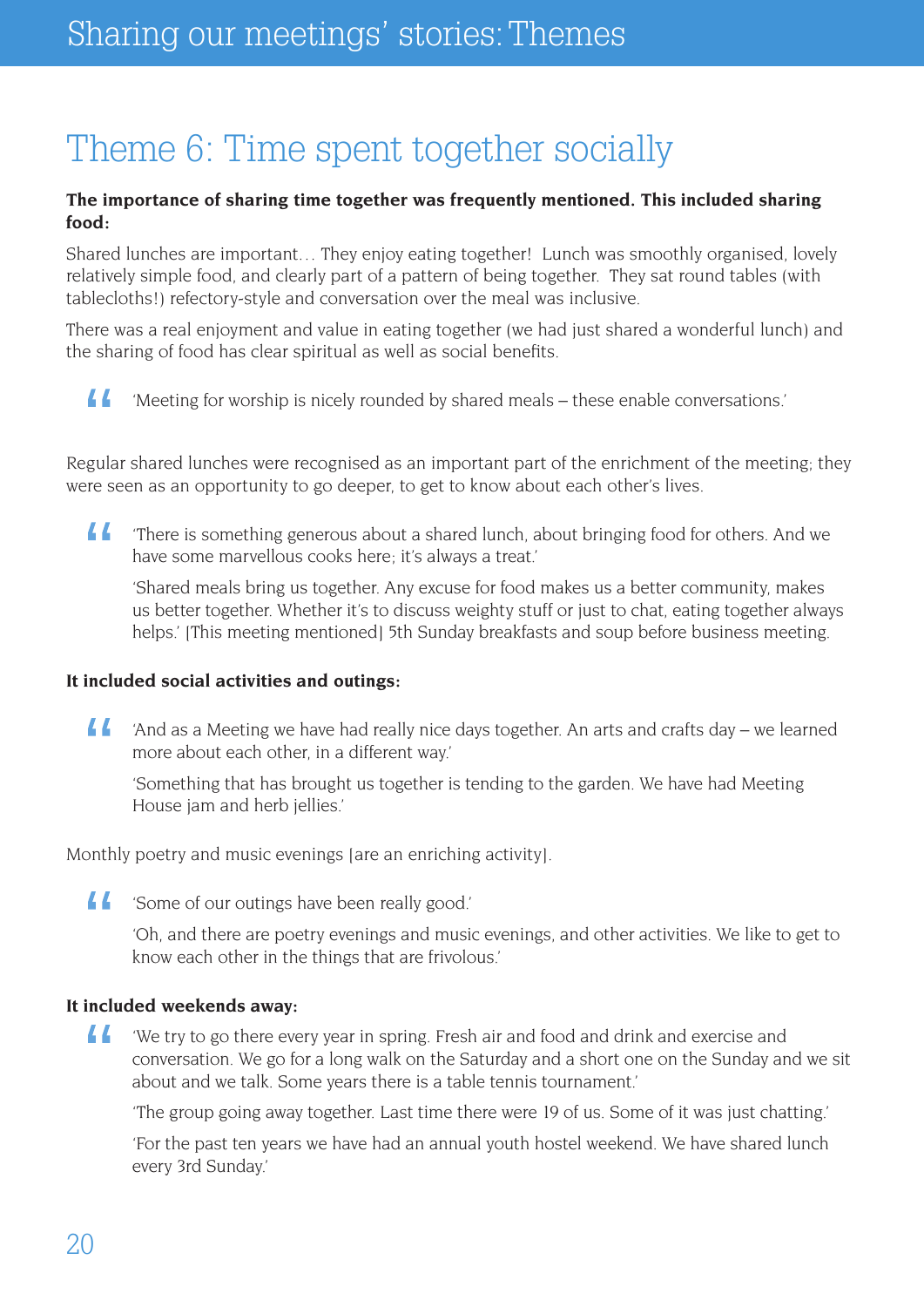### Sharing our meetings' stories: Themes



#### **It also included laughter and fun:**

Another Friend added "and gardening" which brought laughter but an agreement that the most important things were those done together.

44 'At one Meeting for Business every item was greeted by uproarious laughter. Yes, laughter is a help.'

'Quakers have a sense of humour!'

#### **Exceptions to this theme in some meeting stories were:**

 $\overline{11}$ 'Quite a lot of Quakers don't like the word 'fun'.'

> 'The small activity groups (painting, sacred song etc.) have been very dependent on the enthusiasm of individuals – when they go, the group goes. Number of groups has shrunk.'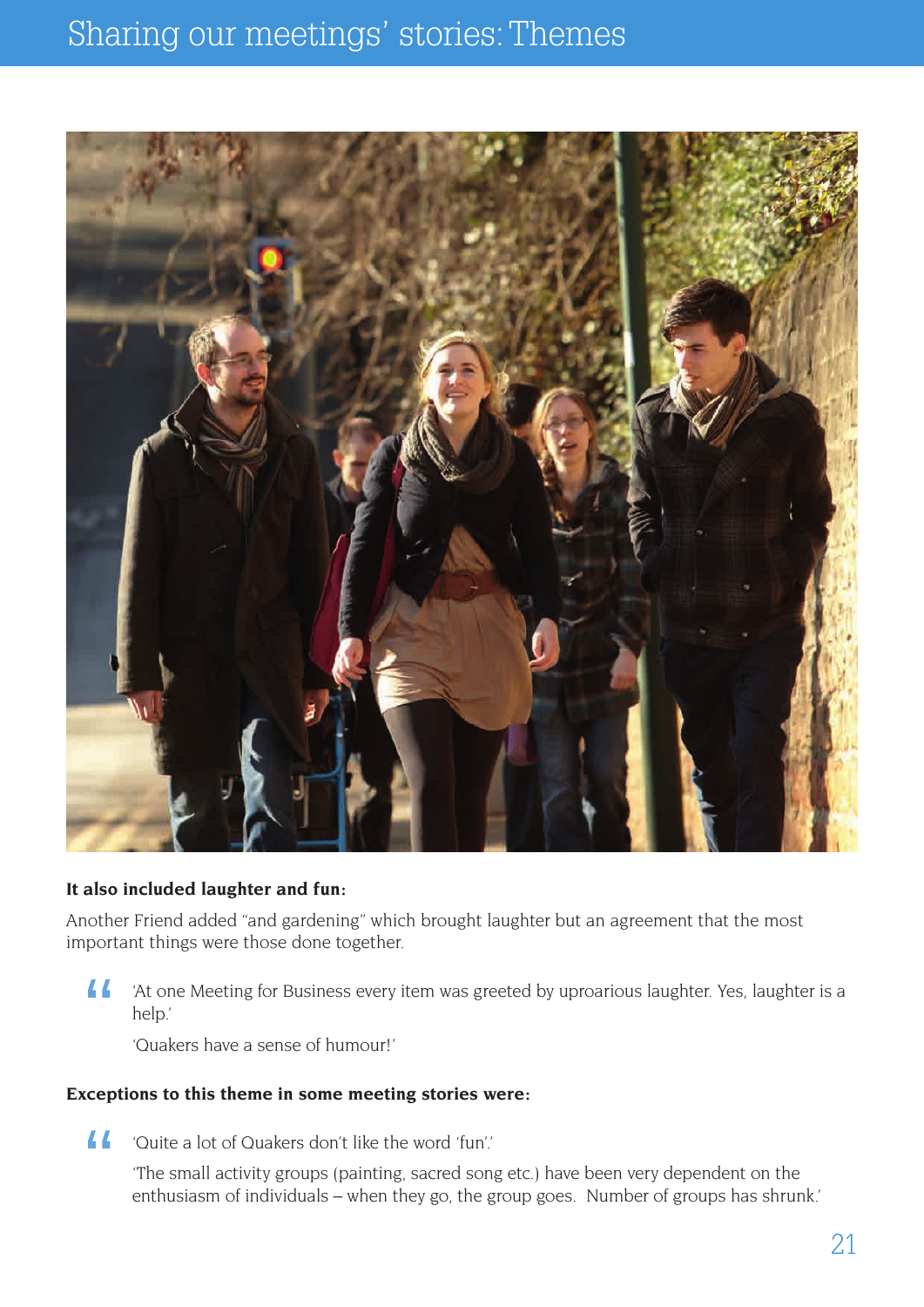### Theme 7: Valuing the presence of children

#### **This was apparent in almost all meeting stories:**

One Friend mentioned a "glorious moment" when the Meeting House was full of 50 schoolchildren on a visit, and the joy of the ministry of a young child.

Friends valued, too, the experience of being an all-age community, where all were equally valued; this was evidenced by the presence of two very young children throughout the meeting.

Children were felt to have been a very valuable, continuous and ever-changing presence in the meeting that had given it life and energy. There are fewer children now than in the past, but their presence and contribution is valued. (Two were present at the meeting and made very valuable contributions). The value of children in the meeting was returned to throughout the conversation; the blessings of working with them in the children's meeting, the insights they bring, thinking of them as friends and as Friends.

The children's meeting is also a significant part of the story. Having dropped to a small number it increased when several Friends had babies around the same time. Now families travel quite a distance because of the children's meeting (it is the only meeting with children's activities in the area). A Friend said "any meeting without a children's meeting is unlikely to be here in 30 years' time".

Another Friend spoke movingly of her… 'explosion of joy' when the children come in at the end.

A happy small children's group [is part of the story of our meeting that has brought us to the place we are nowl.

 $\sqrt{2}$ 'Children's Meeting is pivotal. Children's Meeting makes it possible to be more Quakerly, to be a Quaker family.'

'In the past, the children have been really core, but they are getting older now, and there are not the new young families. At some time we will lose the critical mass of young people that draws the others along.'

'There is a Moodle Link Group. A vibrant teenage section, they themselves do the work. I have been a member of meetings with none of that.'

[One Friend said that they] came to this meeting over 40 years ago because it is a vibrant meeting with lots of children and it's still the same. Two others agreed.

There is a monthly all age meeting.

An 8 year old child has asked to stay in 'big meeting'.

Another child asked a question in meeting and was responded to in meeting- very affirming for all.

 $\sqrt{2}$ 'There have always been youngsters here, children who have been part of our lives.'

'The children's meeting has been so involved in the life of the meeting; it's not just about having children around, it's about them really being part of shaping what we do.'

'My children quickly became part of the children's meeting… What I loved most was how Friends listened to my children, really valued what they said.'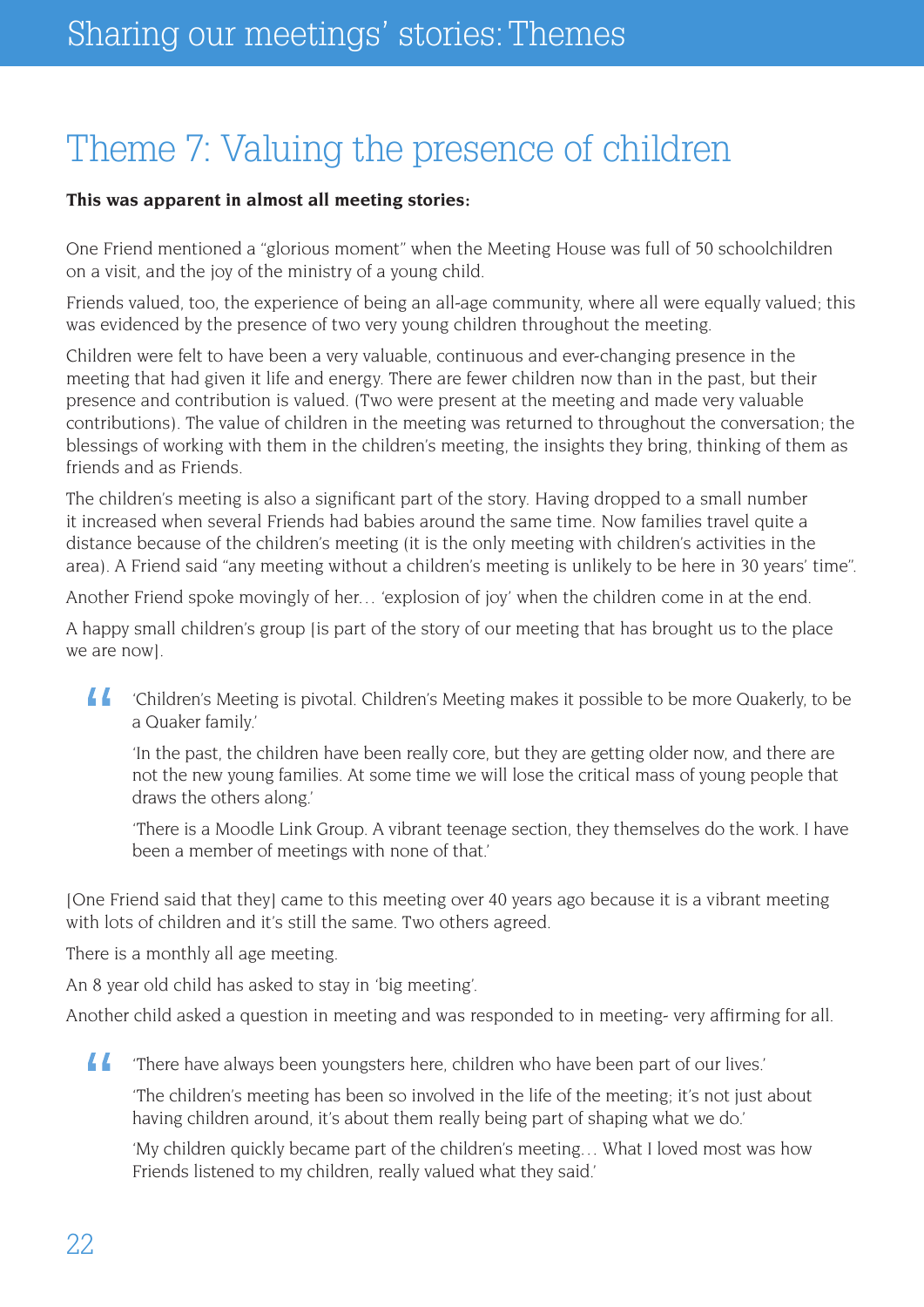### Sharing our meetings' stories: Themes

Children were valued and heard and made substantial contributions to the discussions of the business meeting. A minute from a children's meeting had asked for the meeting to have a residential gathering, which the meeting accepted and the children were instrumental in shaping what happened there.

All-age worship was valued as an experience of learning and enrichment for the meeting, even those who found it challenging: - 'I can't pretend it's my cup of tea, but then again it isn't about me. It helps to integrate children and families and we all learn through it. That must be a good thing.'

#### **In some meetings currently without children, their presence was missed and commented on:**

 $\sim$ 'It would be lovely if we had a Children's Meeting now. That's a sadness. We would love to have a Children's Meeting. But it hasn't been laid down. It is in the wings. There is a readiness.'

'We valued the children when they were here…one of the things I miss is the opportunity to support young families.'

#### **There were some exceptions to this theme:**

However, another Friend walked out of the Meeting in annoyance of a new baby's noise, and this has clearly been a hurtful issue.

There was no sign of children at the Meeting House and none were present at Meeting or mentioned as being absent, though their website does suggest they would be welcomed.

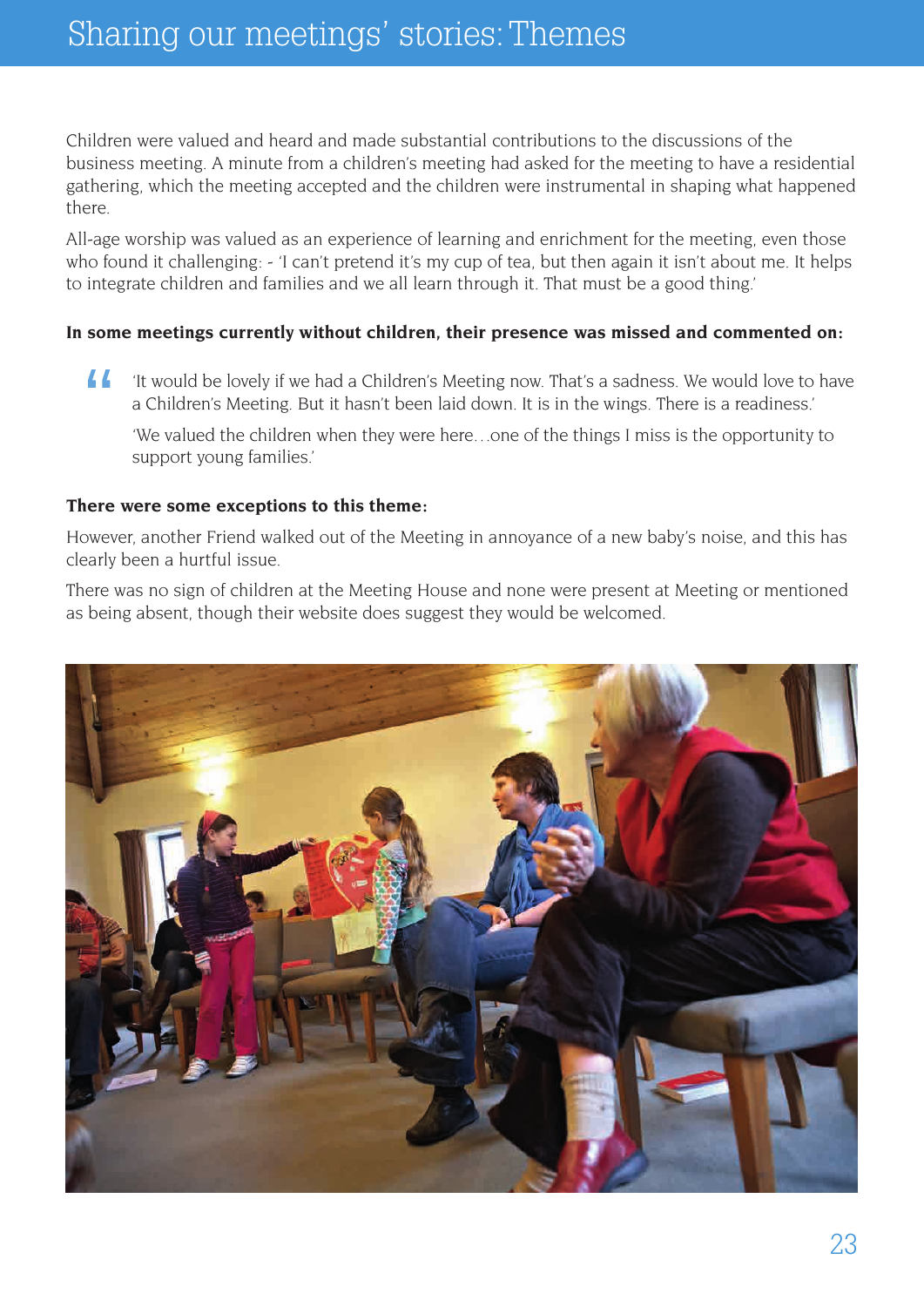### Theme 8: Exploring Quaker spirituality together

#### **This was an important part of the story of many meetings.**

 $\sqrt{2}$ 'After Meeting we have a kind of worship sharing meeting, when people say what they think about the topic. There is about half an hour for discussion.'

'We had an Experiment with Light workshop. I got a lot out of that.'

'Underlying every Meeting for Worship is the spiritual life of the Meeting. Yes friendship is good, but especially in this day and age what does the Religious Society of Friends mean? It means nothing if you can't see 'that of God' in people.'

Two series of Quaker Quest meetings have been held recently, and the preparation for them had a big impact on deepening the Life of the meeting and making people more confident in opening up to others

I felt there was a high level of 'spiritual/theological articulateness' in the group – people seemed comfortable using whatever religious language they wanted, some of which was biblically based (often coming from prior church experience), and there was free use of terms like ministry, prayer, etc. Although there was reference to theological difference as a significant feature of the meeting's story, the group we met with seemed at ease with themselves and to have reached a place of being 'OK' with their theology.

Several series of study groups have been held in the recent past.

The programme of 'Learning and Growing in Faith' was mentioned, where people share their journeys, their stories, their insights and experiences of living as Quakers. There were opportunities to openly discuss the experience of meeting for worship or the demands of living out our testimonies. Others are then given the opportunity to share and discuss. This was felt to be a deeply enriching experience.

[It is] …a Meeting where there is a habit of learning, about spiritual growth and about Quaker history and concerns. At present there are groups engaged with Experiment with Light, Becoming Friends, and a Quaker Economics study group. New books are regularly bought and circulated within the Meeting.

 $\sqrt{2}$ 'There is a culture of learning in the Meeting. Every person is a learner in the Meeting, and that includes the ones who don't much read books.'

The opportunity to share stories and experiences of faith and to learn more about living our Quaker faith were seen as hugely valuable. Age gathering at Glenthorne, Quaker book group, Becoming Friends and other events enabled a sense of profound knowing and deep connection.

The exploration (Becoming Friends) groups are also considered very important.

 $\sqrt{2}$ 'The Experiment with Light group is enriching and grounding.'

'I know more about how people here think than at other churches I have attended.'

'Study groups are amazing. Even though I am too busy right now to go to them, I still feel sustained by them. I still write the date in my diary, even though I can't go.'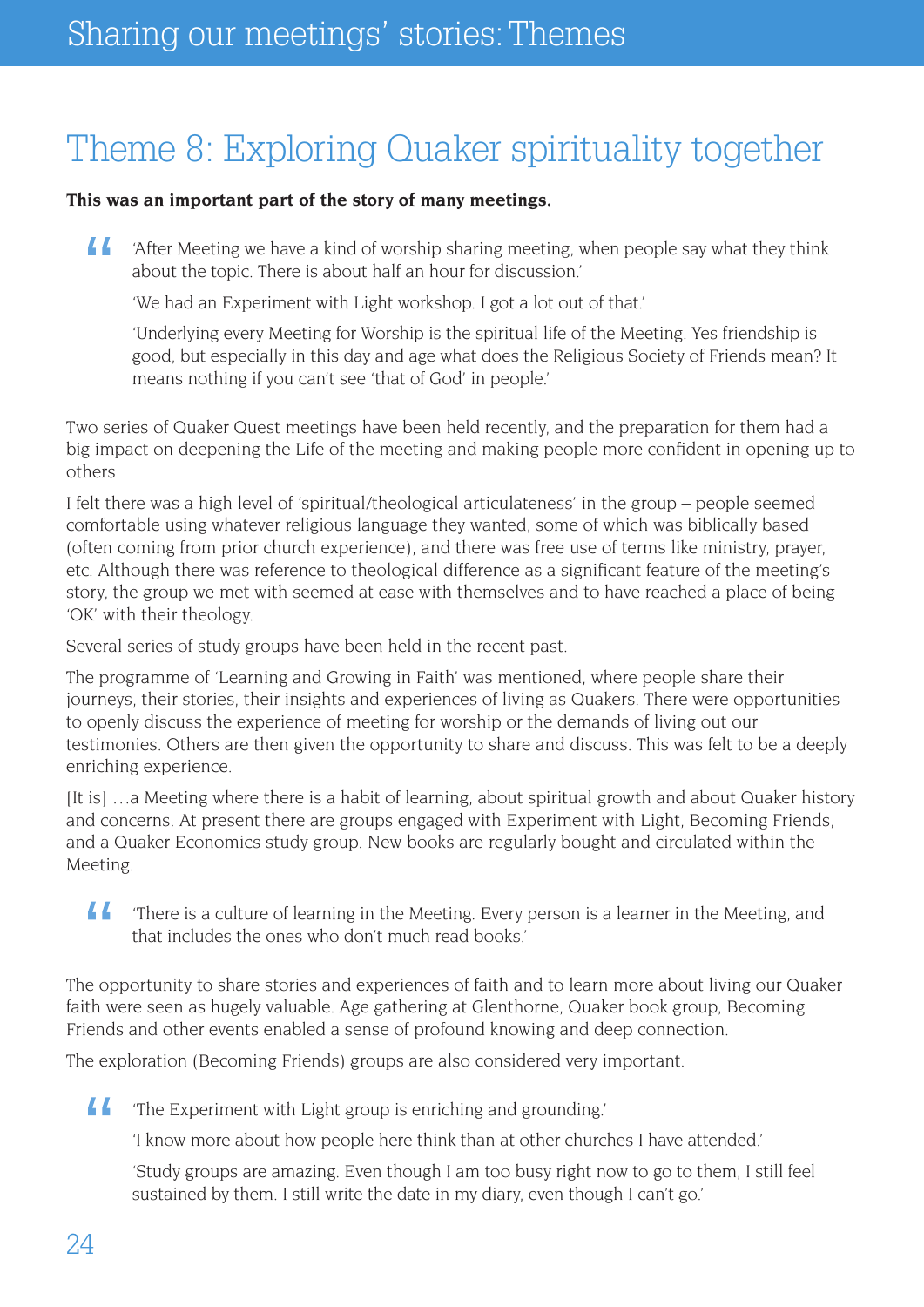44 'For the past two or three years we have run a 6 week course for newcomers. We don't do Quaker Quest here. The programme includes fun things, and getting to know each other.'

'I want to learn with the people I worship with.'

The opportunity to learn, to share insights and experiences, to discover more about each other and about the Quaker way were recognised as deeply enriching for both individuals and for the whole meeting. The meeting arranges talks, discussions, shared lunches and study days. The meeting has also hosted Woodbrooke on the Road and done Hearts and Minds and accompanied attenders through Becoming Friends. These were seen as deepening the fellowship of the meeting and also allowing new enquirers and attenders to find out more.

A monthly meeting for learning was mentioned: - 'It's a chance to talk about high and low things; the big issues and the everyday nitty gritty. As a new Quaker it has been so important. Everyone gets a chance to contribute and people share so generously.'

 $\sqrt{2}$ 'Sometimes we have an outside speaker; sometimes one of us; sometimes we just turn up and see what happens. It usually works.'

'I've never not found it an enriching experience.'

Other opportunities for learning and enrichment were valued as much for their cohesive quality as for what was learnt; these include Bible study, Yearly Meeting discussion groups and Friends Fellowship of Healing.

#### **There were some exceptions:**

The meeting lacked anyone with an in-depth knowledge of Quaker theology and history. In the same meeting one friend mentioned needing to go outside the meeting to explore spiritual beliefs.

Concerns included the attitude to membership (processes and the standing of non-members?) and a perceived need for more study and discussion and a low level of knowledge about Christianity and Quaker theology (?), and lack of study.

#### **There were also some comments related to this theme:**

There was a good session on the history of Quakers … ( c 30 people present); but need more opportunities like sessions on Advices & Queries; need to find out what Quakerism means to Quakers today

 $\sqrt{2}$ 'There is general fear of teaching among Friends – fear it could turn into preaching'.

[Friends] don't want to be told what to believe.

 $\sim$ 'When leading a study group it is important that it is not your voice which is heard but a meeting voice.'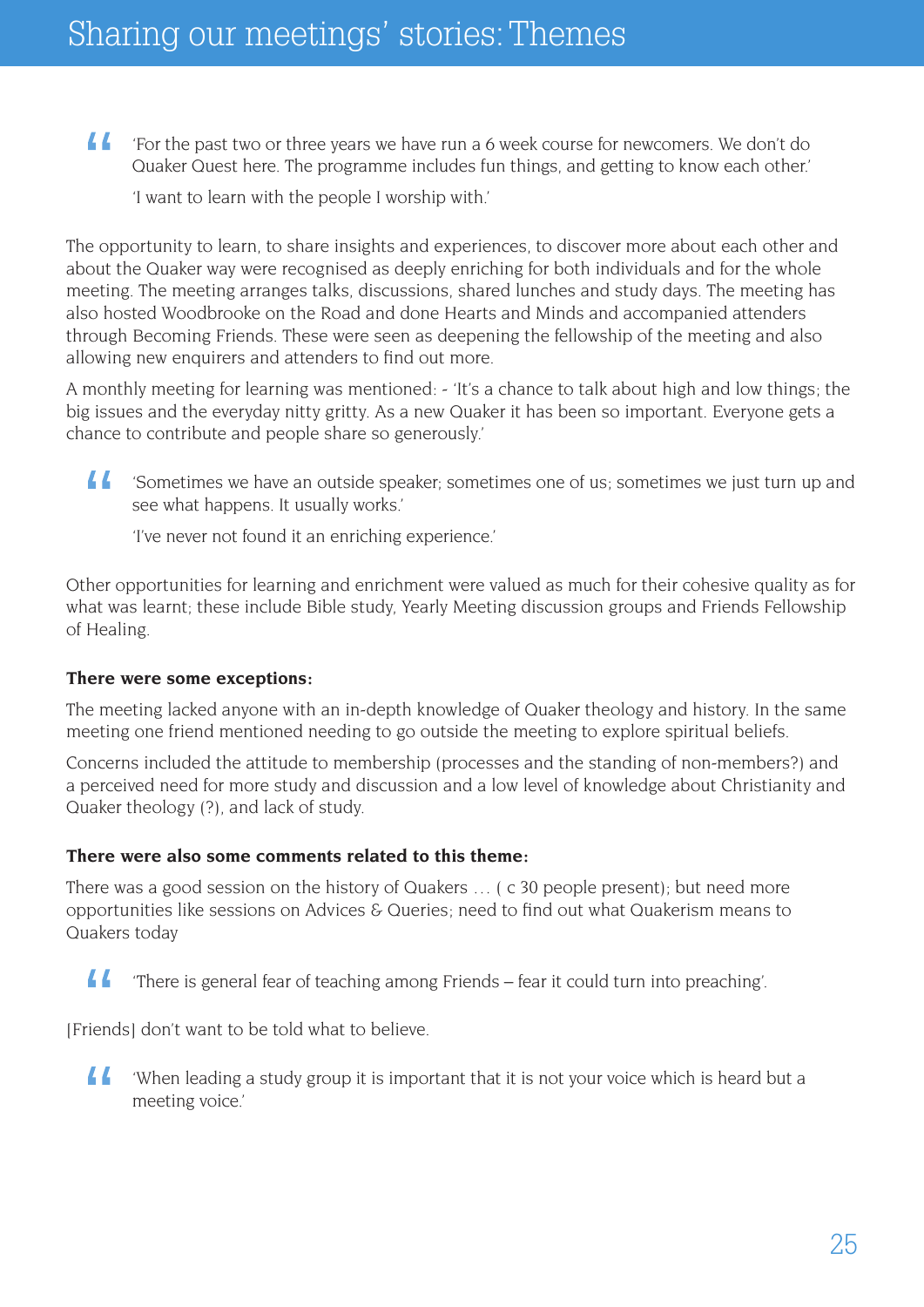### Theme 9: Engaging effectively with each other during times of disagreement

#### **Many meetings gave encouraging examples of this:**

 $\sqrt{2}$ 'I know that there were tears and factions a few years earlier about the decision to refurbish. But because of those tensions we asked the consultants to make sure that they talked to everyone – the people who came and the people who no longer came to Meeting.'

Recent years have seen debates within the Meeting about an alcohol policy (a no alcohol policy is upheld, in response to the experience of a former alcoholic) and a piano (there is now a grand piano in the Meeting House). It seems that the whole meeting engages with these issues rather than a small committee, and that they gain life from the engagement.

During the consideration of the project to develop the Meeting House, the open elders' meeting led to the holding of a crucial threshing meeting facilitated by an external facilitator, which enabled the Meeting to move forward from what had seemed to be an impasse. [There was] a recognition that conflict is 'normal' and can lead to growth.

A story was shared of a very difficult and disruptive episode in the life of the meeting that had been costly and distressing for many in the meeting. The meeting felt that they had been lovingly, firmly and wisely held through a really challenging time; the difficulties had been known, named and faced; they been talked about, worked through and the meeting felt they had emerged stronger. Their systems and structures had been challenged and had been found to be robust and effective. The clerks were described as people who 'refused to walk away and refused to take the easy path'.

In describing this time and this process, the word 'challenging' was used repeatedly. However, it was by openness, by a willingness to face this challenge, to listen and be open to others that the meeting learnt a great deal and it was regarded as an experience through which the meeting grew significantly in its spiritual depth.

There have also been conflicts, and they have been acknowledged and stayed with.

" 'About 8 or 9 years ago we made a stand about serving for only three years in a role, and then standing back. The next person may be better or worse – but they will be different. There were one or two bruises at the time, but it was an important step in the growth of the Meeting. Some Friends didn't want to let go. It led to one or two people leaving the Meeting. But it was important.'

There was still a memory of rifts and arguments that had been very difficult at the time. Being honest about those conflicts was important as a way of working more constructively in the future.

 $\sqrt{2}$ 'We know we get it wrong; we fall out and I often find it hard to forgive and let go. But we have to let go of our egos and worshipping together as Quakers is a good way to do that.'

'It's been like waves; good patches, rough patches. They all blend together. You just need enough love and enough hope to get through that rough stuff.'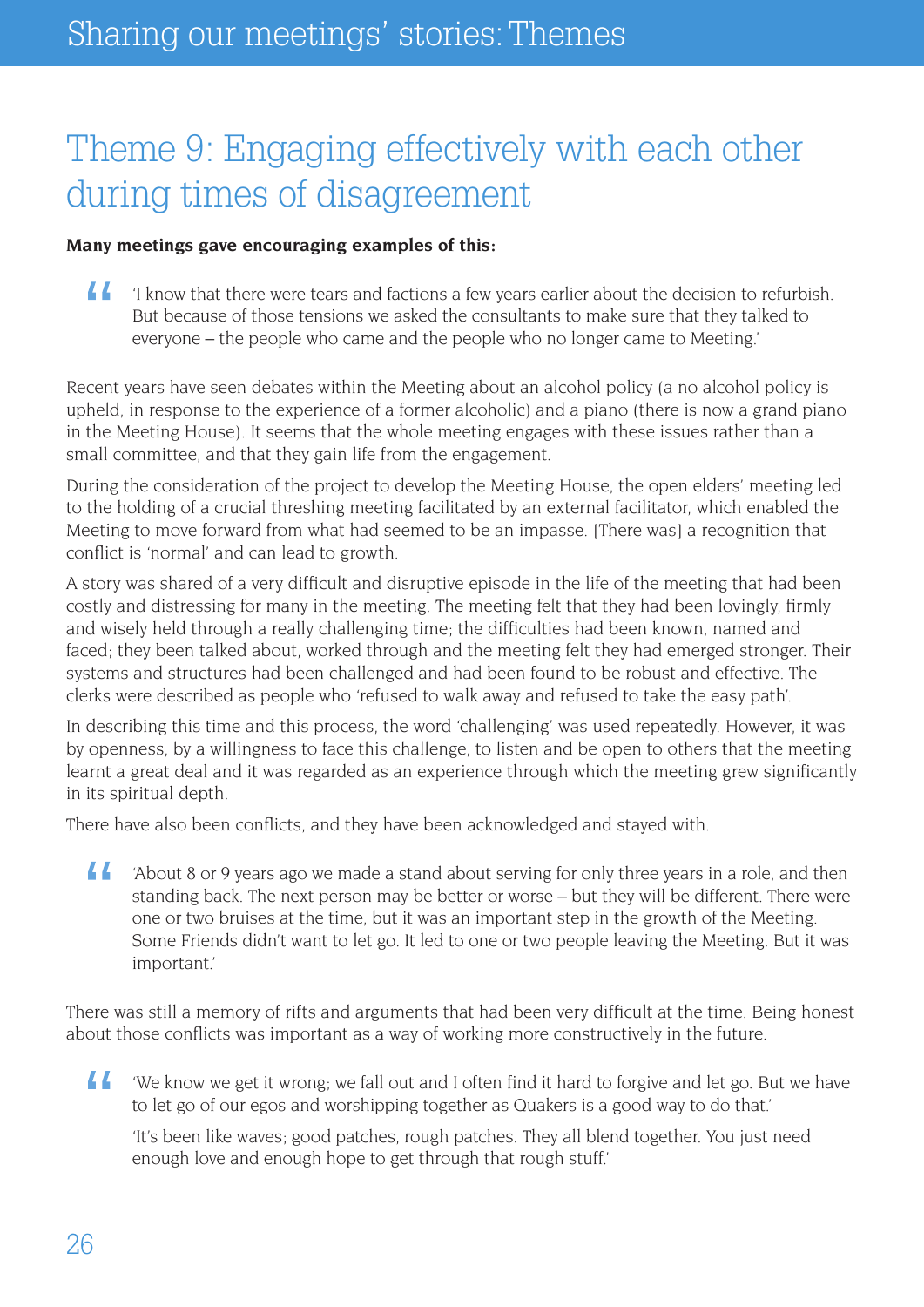### Sharing our meetings' stories: Themes

 $\overline{11}$ 'There can be pain, disappointment, discord expressed, but it feels like it is heard in love. We have had some very painful and costly times, some really difficult struggles, but we share a belief that there will be a way forward, that we will get through.'

'When bullets are flying – and they do, not always in a Quakerly way – I still feel we are being held by a greater power.'

'People listen because they want to – not just elders and overseers, but everyone – they don't have to, they choose to.'

'I remember a business meeting when one Friend went off the deep end; I mean really went off. It was quite alarming and I don't think I'd ever heard anyone speak in public like that before. What was extraordinary was how well it was held, how lovingly. Some very difficult things were said, but in the end both she and the meeting were cared for and listened to, and we were held together.'

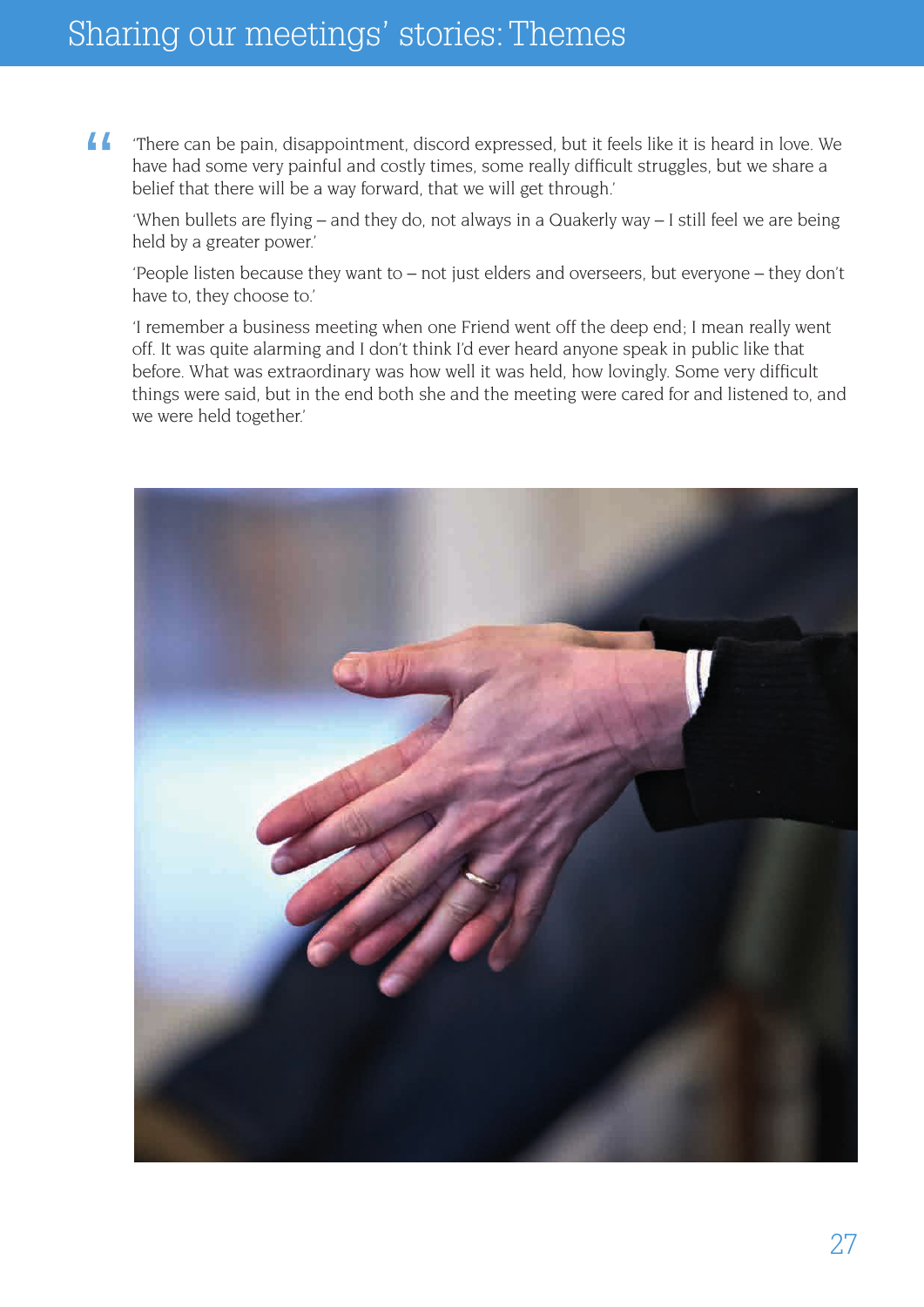### Theme 10: Sharing responsibility

#### **Meetings frequently mentioned the importance of sharing out responsibility and of teamwork:**

44 '…responsibilities are shared more widely, with roles such as clerking being shared by teams of Friends rather than individuals.'

There is a "can do" attitude and lots of people seem to take initiatives and hold responsibility.

While it is undeniable that the origin and early growth, character and survival of [the] Meeting is at least partly attributable to the vision and tenacity of an individual Friend with leadership qualities, it would appear that the Meeting by now has a life of its own, with a cohort of Friends who take responsibility, grown within the Meeting.

It is a meeting where it is possible to offer or suggest an activity and there will others who will support, encourage and enable. It is a meeting that says 'yes'. An example was the Sunday breakfasts that had recently begun and had proved very popular. As a community the meeting is felt to be positive and creative.

[The named Friend] has actively stood down from responsibilities and other people have been willing to take them over.

The opportunity to serve the meeting, to be an active part of its life was regarded as an opportunity and not a chore. The meeting has enough substance in terms of numbers to allow the opportunity just to be present without feeling responsible; yet the life, the vibrancy of the meeting encouraged a feeling of participation and a desire to become more deeply involved.

There is an equality of involvement and opportunity; the meeting isn't dominated by any one person and feels crucial to the life and health of the meeting.

A sense of everyone carrying out jobs and roles.

 $\sqrt{2}$ 'I am grateful to be here, having had an experience of a really unhappy Meeting. There is no coven of elders holding onto power. I did belong to a Meeting where that was the case.'

'Sometimes you can carry things for the meeting, sometimes not. This meeting understands that.'

'People's living situations have changed, and people have busy lives. Some can take on an on-going task, but others are often willing to do one-off jobs. For instance, one person is away a lot, but is willing to take responsibility for managing the website. We need to configure our tasks to meet the capacity of the people around. That is to say, not just the people around the age of 60 with energy. If we think imaginatively everyone can be engaged, even in a small way.'

'The opportunities for service as a group are limited. But we do have a huge initiative coming up for a Green Festival. There is an organising group of seven, but we have never had all seven at a committee meeting. So the group emails, and I co-ordinate. And people work in twos and threes. It is a big project, so we need lots of time to plan ahead.'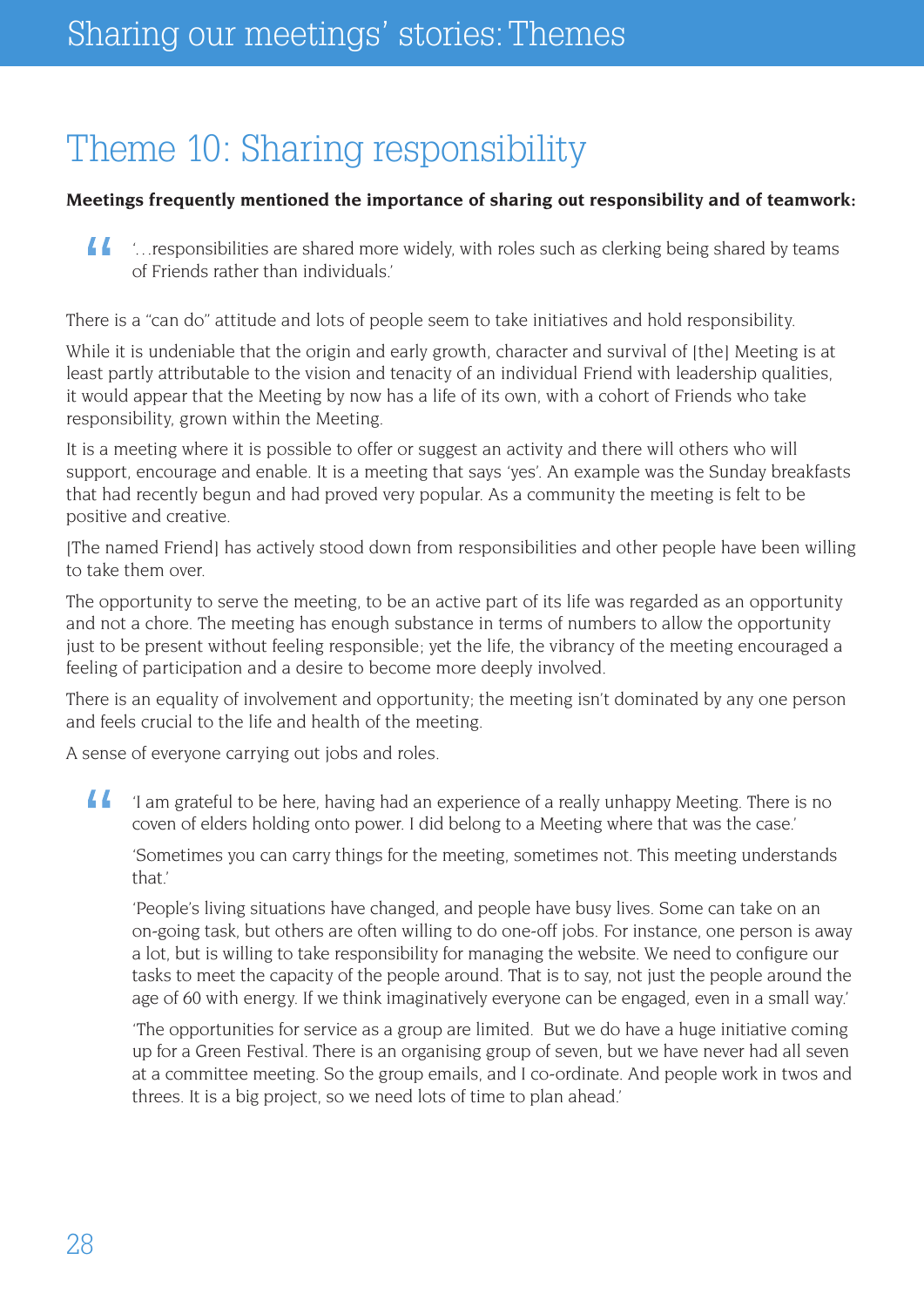### Sharing our meetings' stories: Themes

Friends spoke of their practice of each person in the meeting having responsibility for a patch of the garden, for maintaining and caring for it. It was seen as an emblem of their life together, as a means of both inreach – strengthening their community and outreach – offering a place of beauty and peace to visitors.

There was a sense of shared ownership and responsibility for the meeting…

#### **Within two meetings there were stories about providing newcomers with opportunities to become involved:**

 $\sqrt{2}$ 'I was asked to help with the booklet after I had been coming for only a very short time. Photography has been my hobby for many years, so I was useful. It made me feel I belong.'

The meeting had found gentle ways to help them to feel a sense of belonging; an invitation to bring flowers, being asked to a social event, the opportunity to share their story, being asked to be part of a committee or working group. They then spoke of the many openings and opportunities that had helped them to feel embedded in the life of the meeting and for Quakerism to be embedded in their own hearts. The opportunity to serve, perhaps through committees or in other less formal ways, was vital in coming to feel truly part of the life of the meeting.

#### **In two meetings there was recognition that it is difficult to fill posts:**

Friends busy and ageing.

44 'There is an issue about getting people to take responsibility; there is often comment about how it should be done, but not much volunteering to do it.'

Occasionally meetings recognised that a failure to share responsibility had, at a particular time, played a part in their story:

 $\sim$ 'Towards the end of the '80s something happened. I don't know – a power-play. The 1990s were spent in survival mode. A closing down of joy. A group which said "if you are a Quaker, this is what you do". A small group clung to jobs in the Meeting "because no-one else was worthy or capable".'

After the death of this Friend the meeting 'remained static and small for quite a while' and at another point in their story Friends in this meeting said, 'For the health of the meeting as a living organism, it needs a bigger spread, so that not so much falls on too few…'

In another there was a suggestion that some significant events within the meeting depended on a small number of individuals to a greater extent than was helpful: -

The small activity groups (painting, sacred song etc.) have been very dependent on the enthusiasm of individuals – when they go, the group goes. The number of groups has shrunk.

There are regular all age events – e.g. crafting and soup evening; but again this depends on the energy of individuals.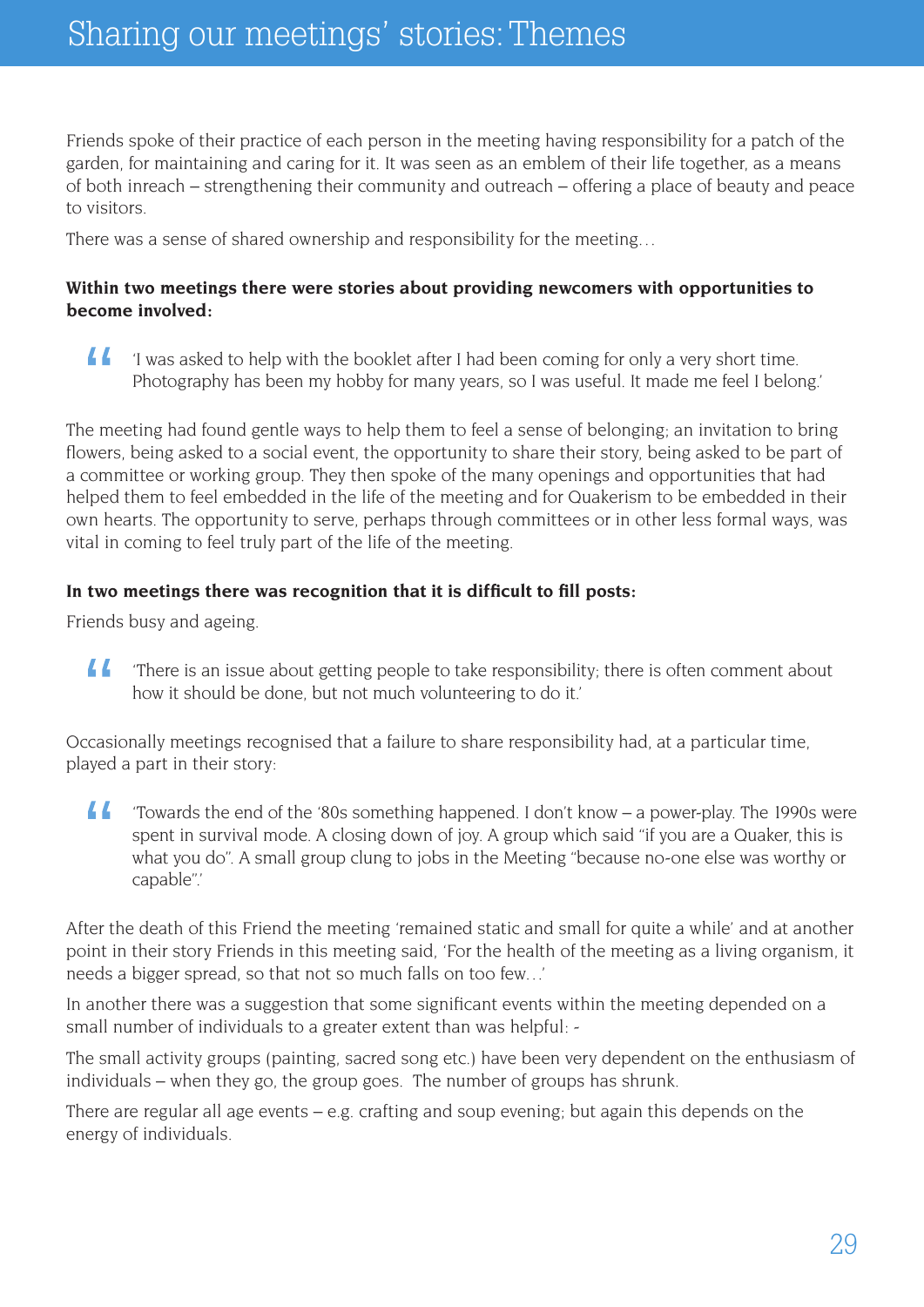### Theme 11: Effective eldership and oversight

#### **Effective eldership and oversight was also an important part of some stories, with some meetings taking a creative approach to this.**

 $\overline{1}$ 'The elders and overseers meetings. I find them very nourishing, and I take that back into Meeting. Including the one we held in a pub.'

The whole meeting agreed that the open elders' meetings (on an ad hoc basis about twice a year, which everyone was invited to) have been very important for the meeting. They have allowed issues to be brought into the open rather than being directed by one or two people, or resulting in one or two strong objections, or being dealt with behind people's backs. It has put the spiritual health of the Meeting at the centre of their work together. Elders still hold separate meetings as well.

We talked about the particular practice or Circles of Eldership and Oversight. It created a community of mutual, shared responsibility. A corporate system of eldership and oversight is supported and held. This sense of shared responsibility meant that over 70 roles were filled and that the community had a sense of mutuality, equality and energy. It was felt, too, the Circles had facilitated real friendship.

 $\sqrt{2}$ 'A group of elders and overseers work together…They work as a group, and are not reliant on a single person.'



Good eldership and oversight has helped to resolve things.

The meeting operates corporate oversight in local clusters and Friends also try to keep in touch with those who don't come to meeting.

Circles of Eldership and Oversight…had been controversial and experimental and had often had to be tweaked and adjusted, but it had survived and proved robust.

Elders and overseers meet regularly to discuss and reflect on the pastoral and spiritual life of the meeting and this then becomes a regular item on the agenda of business meetings.

Two meetings expressed a number of anxieties and comments about elders and overseers: -

There are oversight groups, but some exist, some don't; less than half of the meeting responded positively to approach about oversight groups.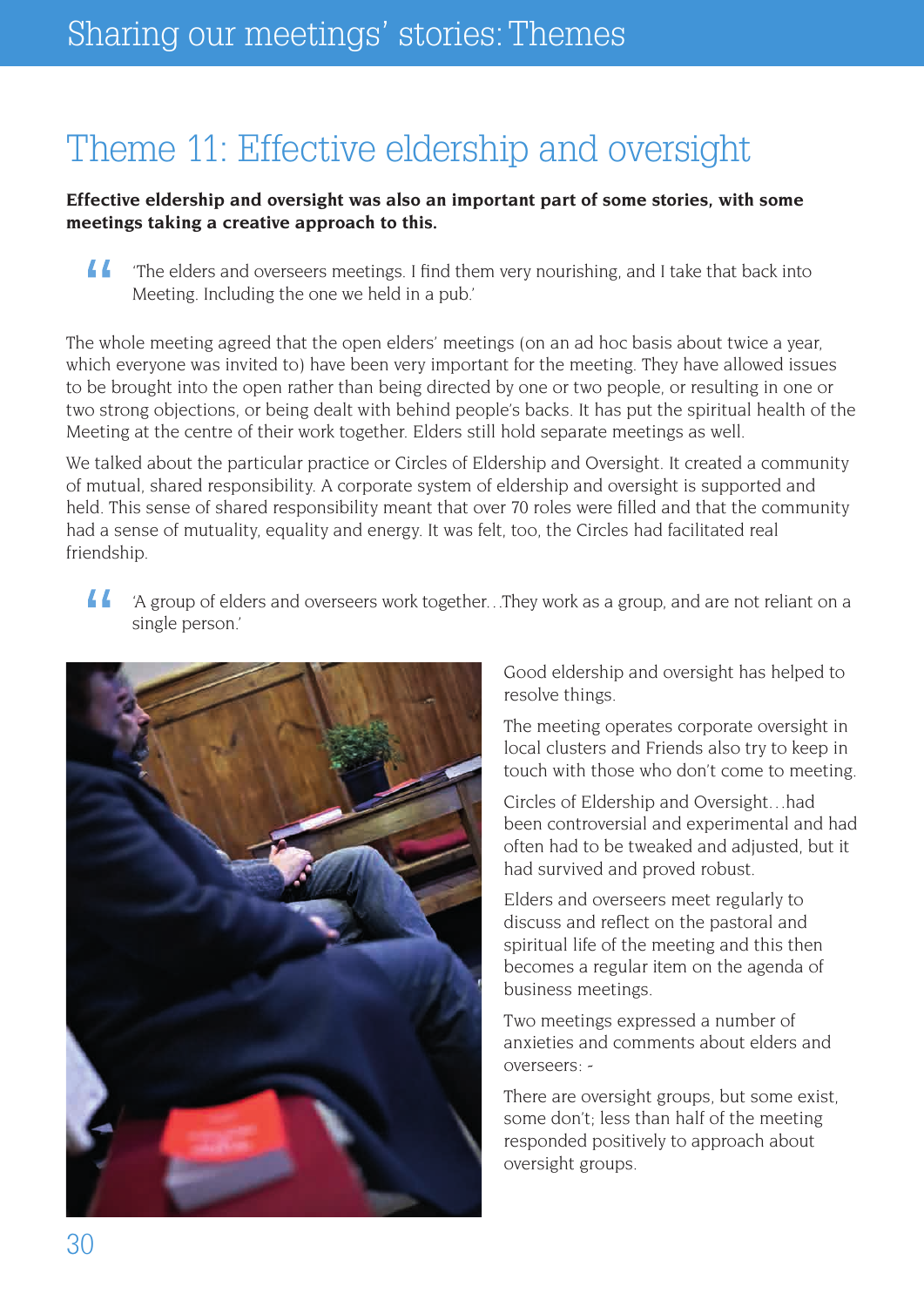Elders validate learning opportunities 'I couldn't initiate [a] discussion group without going through elders.'

In theory there are 8 elders, but in practice only 3 are active…

There was a challenging conversation (challenging for a number of those present) about the quality and nature of eldership and oversight. There was acknowledgement that eldership had been weak and 'poorly organised', 'uninspired and uninspiring'.

 $\sqrt{2}$ 'I would have no idea who elders or overseers are.'

#### **Another meeting acknowledged that oversight had some challenges:**

'Oversight is difficult for us – we are so spread out, and some Friends just are a challenge!'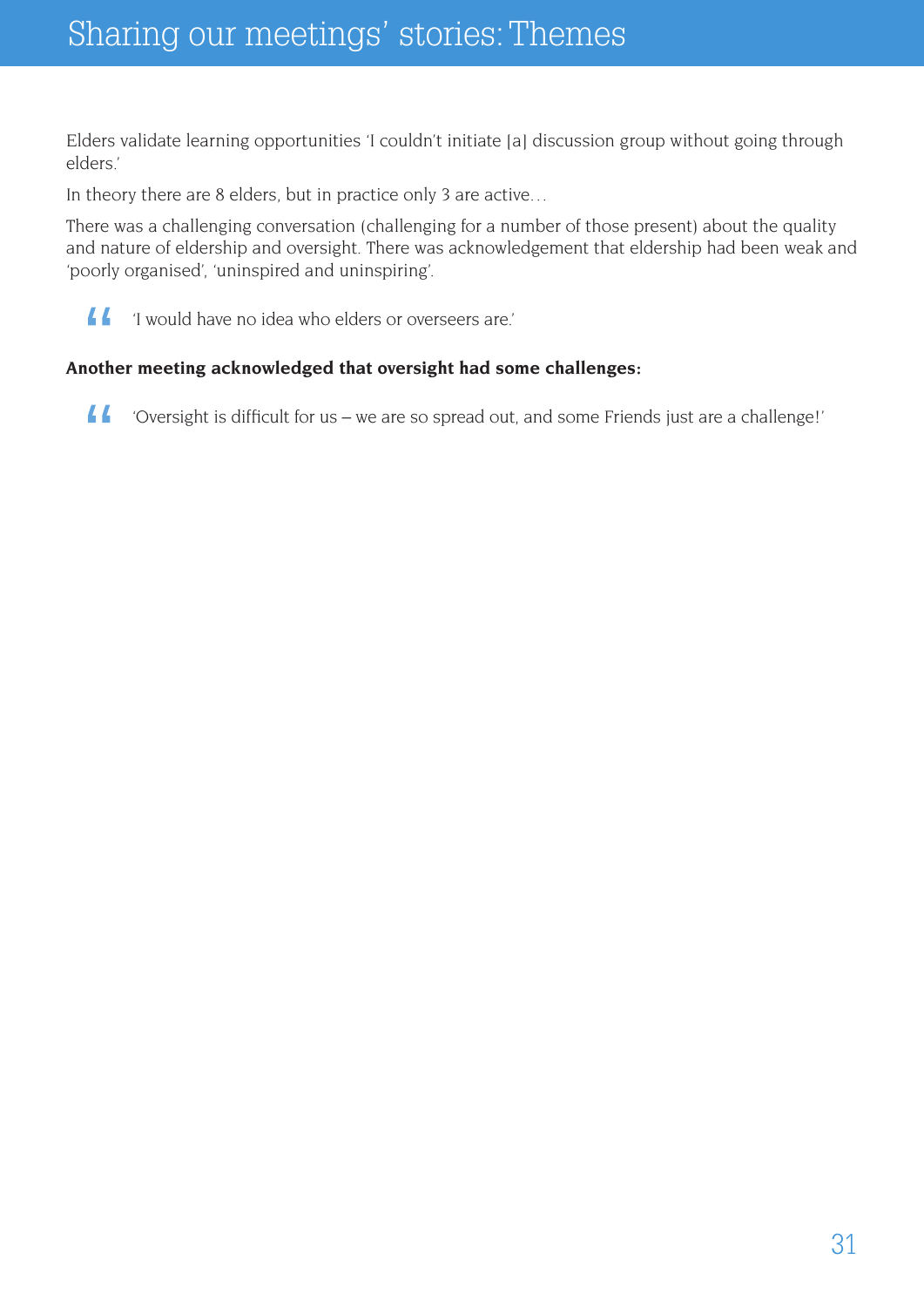### Theme 12: Connection with the area meeting and with Quakers nationally

#### **Feeling connected with the area meeting and the work of Quakers nationally was clearly important to some Friends in some meetings:**

 $\sqrt{2}$ 'I go to as many Area Meetings as I can. You learn so much. I think you have to get your attitude right, not 'I wish they would get their act together', rather, try to see it as a day out.'

Although the key founder of the meeting, no longer has an official role in the meeting, eg as elder or clerk, he is still a strong presence in the meeting. As a past member of Quaker Life central committee, a Swarthmore lecturer, and a past Friend in Residence at Pendle Hill, he provides a direct link with the wider Quaker world in Britain Yearly Meeting and in the USA. He also helps to provide a constant stream of books and Quaker publications which are circulated and discussed within the meeting.

Links to AM were felt to be good; [The Meeting] is a large meeting and a confident one and makes a good contribution to the wider life of the AM and with the Yearly Meeting too.

Friends going out into the wider Quaker world [enrich the life of the meeting]– committees, Kindlers, BYM – being part of the wider family of Friends.

'The wider community of Friends is also important…'

They were also enriched and encouraged by their sense of connection to the wider Quaker world, both in Britain and beyond. They expressed reserve about the 'management structures' of BYM but valued being part of a worldwide Quaker family. Having a sense of themselves as a strong, cohesive meeting, they have a willingness to support the life of the Area Meeting, sharing their sense of strength and fellowship with the wider Quaker community. At the same time, the AM has been supportive of them, too.

However, it was obviously far less important to some Friends in a number of other meetings and sometimes Friends within the same meeting expressed contrasting opinions about this:-

 $\sqrt{2}$ 'Friends in the Area Meeting are very satisfied with their way of doing things. There is not much life in that meeting, and I am not attracted to spend time on it.'

…even long-standing members rarely engaged with area gatherings or felt any connection to the work of Friends House.

Some continuing concerns about relations with the Area Meeting (though not many Friends seem to have a view on this). Some other local Meetings are struggling but seem reluctant to accept help, for example with outreach. One Friend asked whether, having received support from other meetings themselves, Friends should now be putting energy into support for other smaller meetings in the AM.

One Friend is active at a national level, but few Friends attend Area or Yearly Meeting.

The relationship with the wider Yearly Meeting was seen as something of a two-edged sword. In some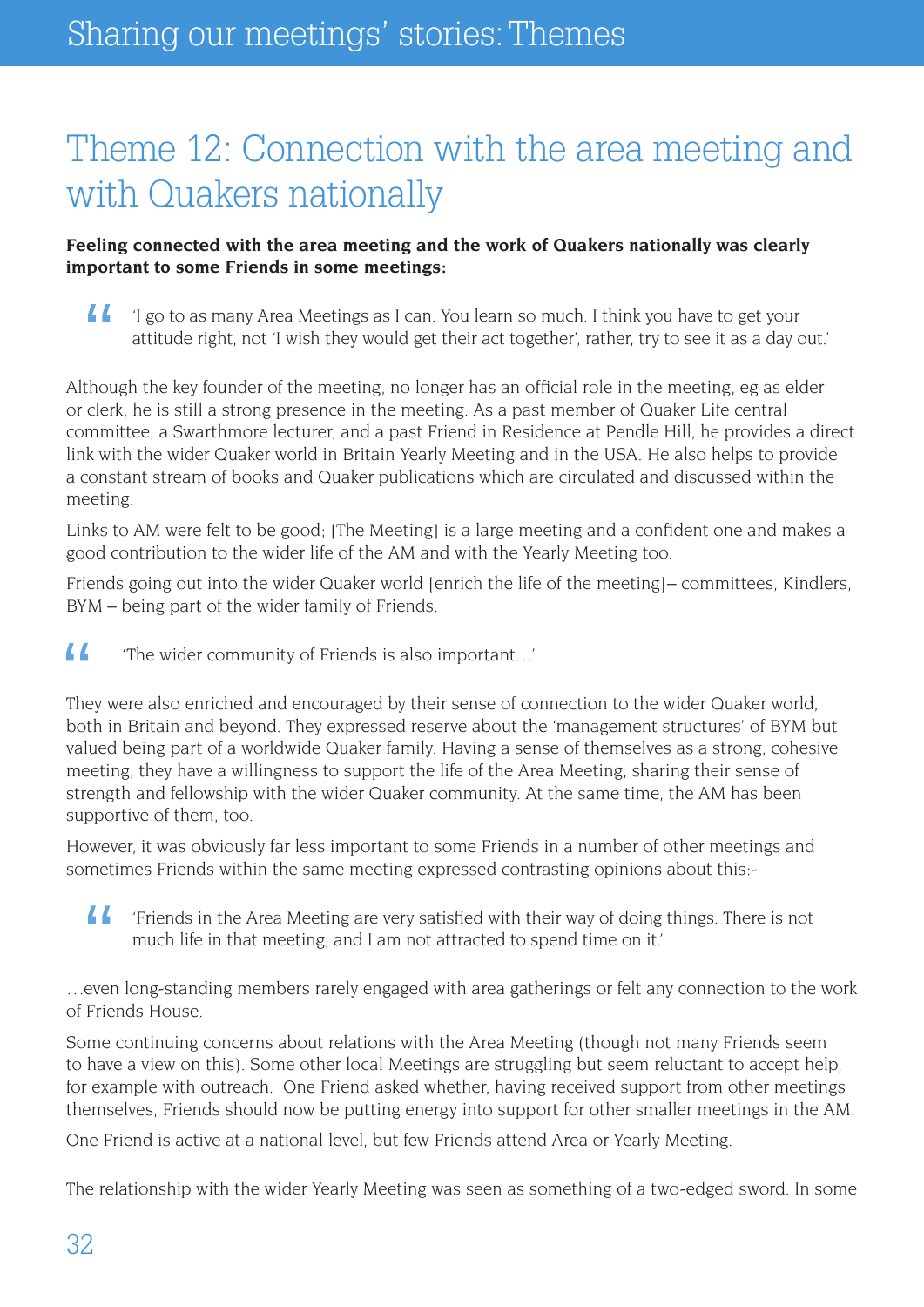ways the meeting felt there was a distance – physical and structurally – from the 'centre', but this was also experienced as something that gave freedom and opportunity. There was a sense of closer connection at the moment and this was valued.

 $\sqrt{2}$ 'The wider Quaker world doesn't seem particularly relevant at the moment.'

A sense of connection to the wider Quaker family was valued, but there was sometimes a sense of isolation, and an acknowledgement that the Area Meeting didn't feel as strong or well-gathered as it had been.